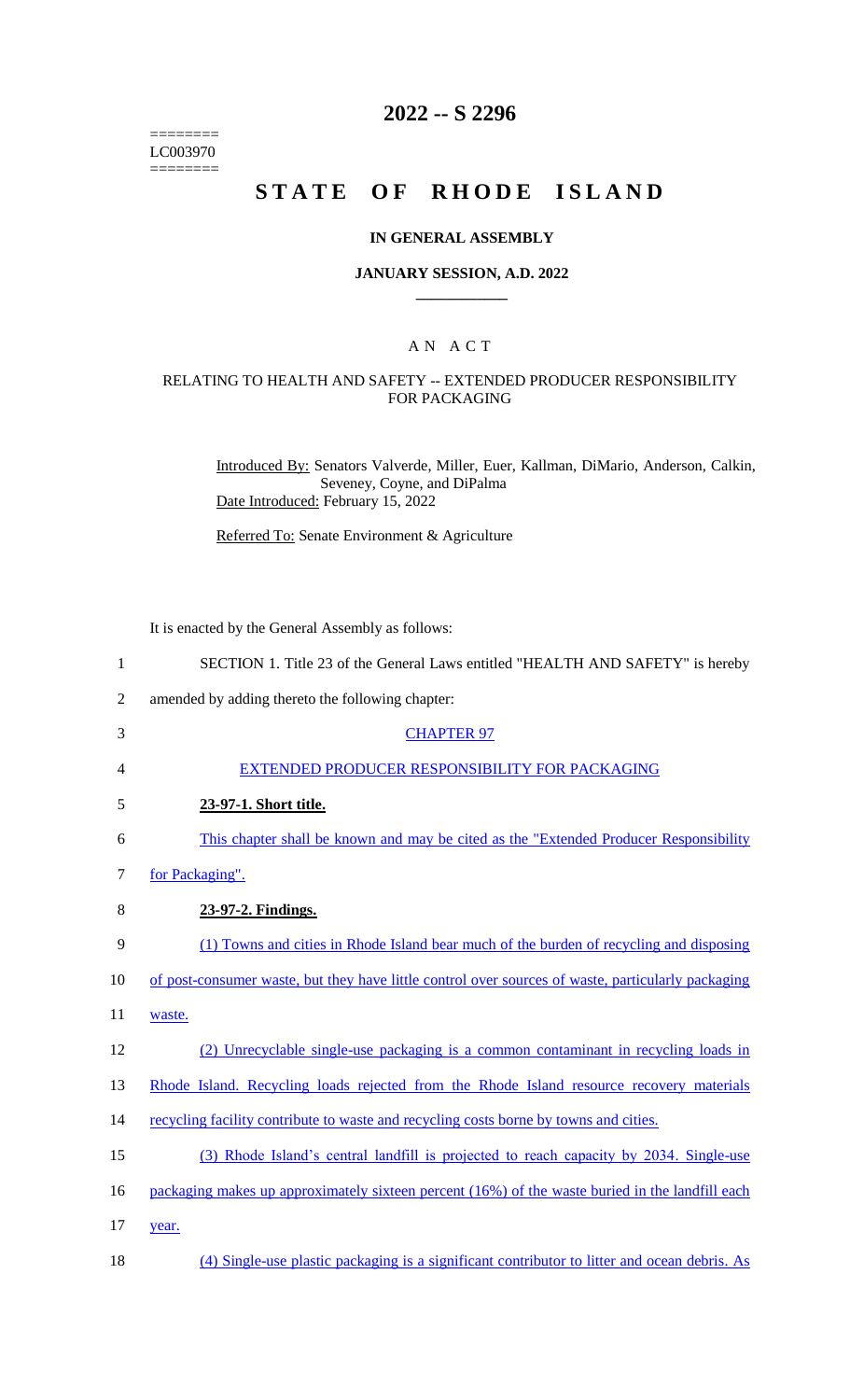of 2021, more than sixteen million (16,000,000) tons of plastic waste washes into the ocean each

year.

- (5) Single-use packaging has significant environmental impacts on a local and global scale,
- including polluting our waters, contributing to climate-damaging emissions, and creating litter.
- (6) It is in the best interests of the health, safety, and welfare of residents and visitors to
- Rhode Island to protect our environment and natural resources by reducing non-reusable, non-
- recyclable, and toxic packaging and to achieve a more equitable relationship between packaging
- producers and local governments and communities.
- **23-97-3. Definitions.**

### 10 As used in this chapter:

- 11 (1) "Brand" means a name, symbol, word, or mark that identifies a product, rather than its components, and attributes the product to the owner of the brand.
- (2) "Break-even point" means the minimum number of times a reusable product must be

14 reused to achieve the same overall environmental impact as the non-reusable (disposable) product

- it replaces, based on a life cycle assessment of the product's impacts from extraction through
- 16 production and through disposal or end of life management.
- (3) "Compost" means a stable humus-like material produced by the controlled biological
- decomposition of organic matter through active management, but shall not mean sewage, septage,
- or materials derived from sewage or septage.
- (4) "Compostable" means the controlled aerobic biological decomposition of organic 21 matter through active management to produce compost. Packaging is only considered compostable

22 if the material is certified to meet this definition by a third-party certifier and is accepted and

- processed into compost by eighty percent (80%) of commercial compost facilities within the state.
- (5) "Contaminant" means a material set out for recycling collection that is not properly
- prepared and on the list of materials accepted for recycling collection by a recycling collection
- 26 program; or a material shipped to a recycling end market that is not accepted or desired by that end market.
- (6) "Contamination" means the presence of one or more contaminants in a recycling 29 collection or commodity stream in an amount or concentration that negatively impacts the value of
- 30 the material or negatively impacts a processor's ability to sort that material.
- (7) "Department" means the Rhode Island department of environmental management.
- (8) "Effective date" means the date which this act is passed into law.
- (9) "European article number" or "EAN" means a thirteen (13) digit barcode used for
- product identification purposes, also referred to as an international article number.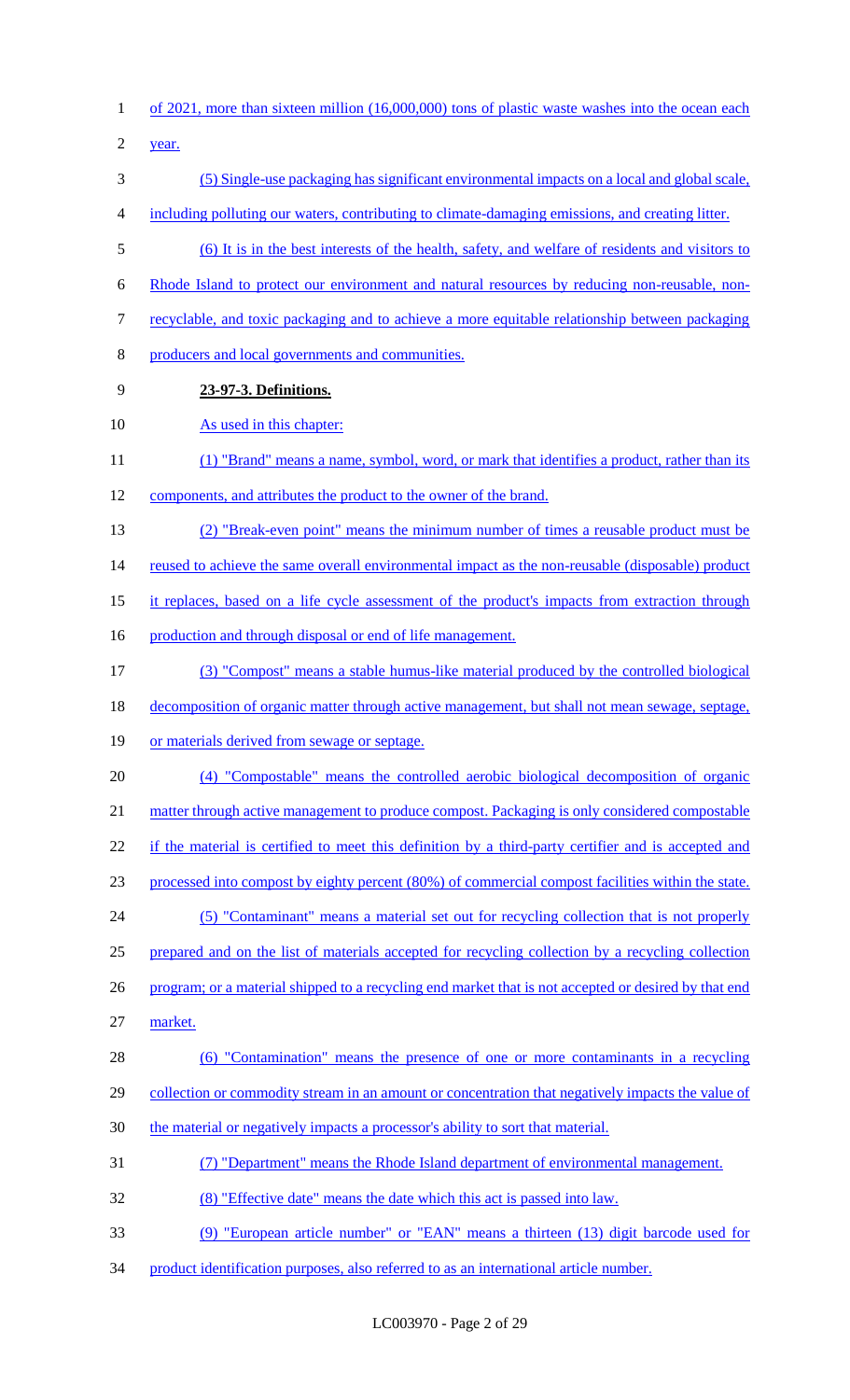| $\mathbf{1}$   | (10) "Franchisee" means a person that is granted a license by a franchisor to use the                      |
|----------------|------------------------------------------------------------------------------------------------------------|
| $\overline{2}$ | franchisor's trade name, service mark, or related characteristic and to share in the franchisor's          |
| 3              | proprietary knowledge or processes pursuant to an oral or written arrangement for a definite or            |
| 4              | indefinite period.                                                                                         |
| 5              | (11) "Franchisor" means a person that grants to a franchisee a license to use the person's                 |
| 6              | trade name, service mark, or related characteristic and to share in the person's proprietary               |
| $\tau$         | knowledge or processes pursuant to an oral or written arrangement for a definite or indefinite             |
| 8              | period.                                                                                                    |
| 9              | (12) "Low-volume producer" means a producer that sold, offered for sale, or distributed                    |
| 10             | for sale in or into the state during the prior calendar year products contained, protected, delivered,     |
| 11             | presented, or distributed in or using more than one, but less than fifteen (15) tons of packaging          |
| 12             | material in total.                                                                                         |
| 13             | (13) "Material recovery facility" or "facility" or "MRF" means a facility that receives,                   |
| 14             | processes, and sells or otherwise distributes post-consumer materials for recycling.                       |
| 15             | (14) "Municipality" means a city, town, or regional association acting on behalf of a city                 |
| 16             | or town.                                                                                                   |
| 17             | (15) "Native American tribe" means a body of Native Americans of the same or similar                       |
| 18             | race united in a community under one leadership or government and inhabiting a particular                  |
| 19             | territory.                                                                                                 |
| 20             | (16) "Non-reusable packaging" means packaging that does not meet the definition of                         |
| 21             | reusable.                                                                                                  |
| 22             | (17) "Packaging material" means any part of a package or container, including material                     |
| 23             | that is used for the containment, protection, handling, delivery, transport, distribution, and             |
| 24             | presentation of a product that is sold, offered for sale, imported, or distributed in the state, including |
| 25             | through Internet transactions. Bags and secondary or transport packaging are included within this          |
| 26             | definition.                                                                                                |
| 27             | The term "packaging material" does not include:                                                            |
| 28             | (i) A discrete type of material, or category of material that includes multiple discrete types             |
| 29             | of material, intended to be used for long-term storage or protection of a durable product that can be      |
| 30             | expected to be usable for that purpose for a period of at least five (5) years;                            |
| 31             | (ii) A discrete type of material, or category of material that includes multiple discrete types            |
| 32             | of material, that is a beverage container; or                                                              |
| 33             | (iii) Packaging that is reusable.                                                                          |
| 34             | (18) "Packaging responsibility fund" or "fund" means a privately held account established                  |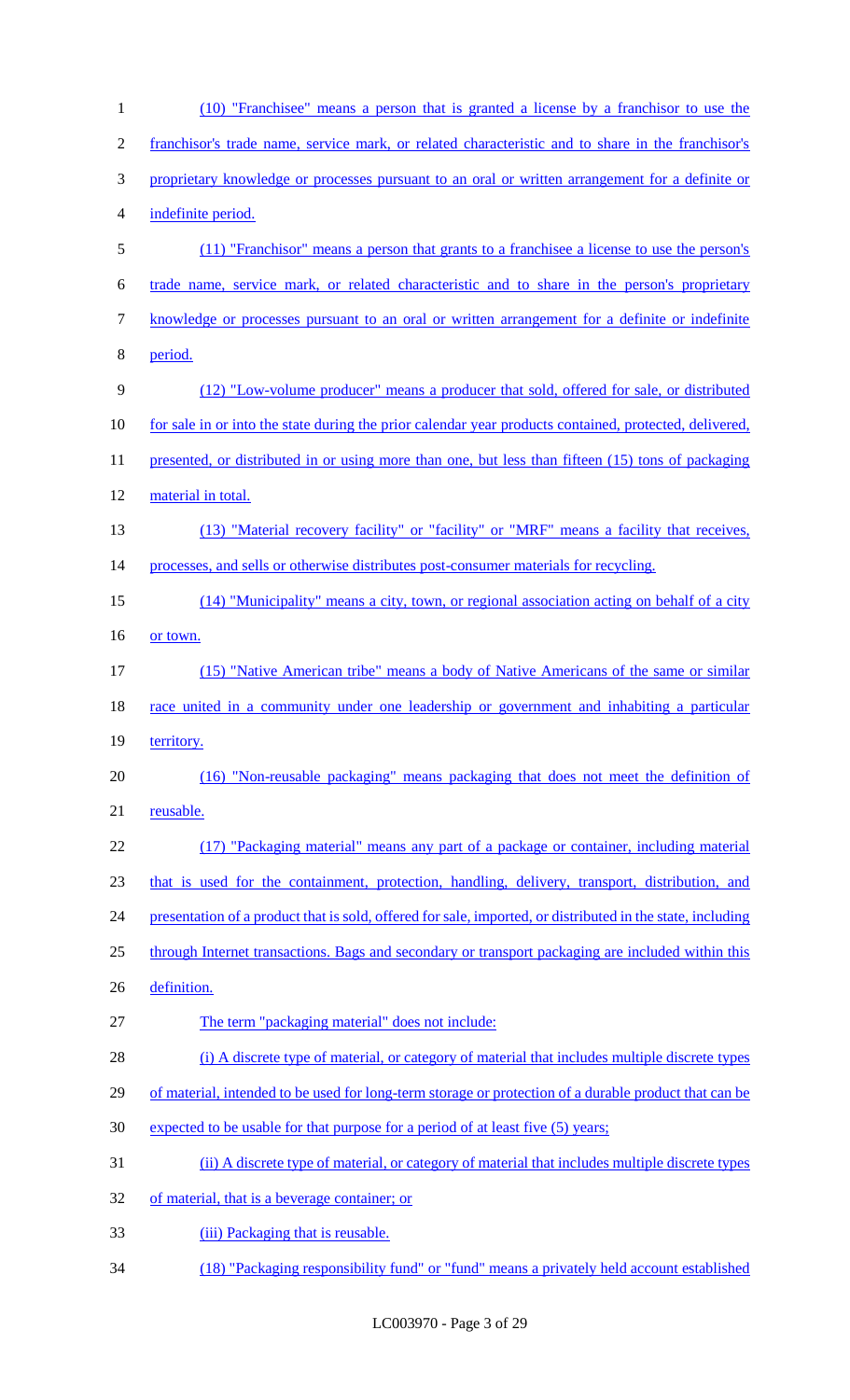1 and managed by the producer responsibility organization pursuant to § 23-97-12. (19) "Person of color" means a person who is of Native American, Alaskan Native, Asian, Black, Latinx, or Pacific Islander heritage. (20) "Political subdivision" means any municipal corporation, governmental subdivision 5 of the state, local government unit, special district, or local or regional board, commission, or authority authorized by law to plan or provide for waste management services for a specific geographical area. (21) "Post-consumer recycled material" means new material produced using material resulting from the recovery, separation, collection, and reprocessing of material that would 10 otherwise be disposed of or processed as waste and that was originally sold for consumption. "Post-consumer recycled material" does not include post-industrial material or pre- consumer material, or material generated by means of combustion, incineration, pyrolysis, 13 gasification, solvolysis, chemical recycling, or any high-heat or chemical conversion process. 14 (22) "Producer" means: (i) An entity that manufactures or uses in a commercial enterprise, sells, offers for sale, or 16 distributes the packaging material in the state under the brand of the manufacturer; or (ii) An entity that is not the manufacturer of the packaging material but is the owner or 18 licensee of a trademark under which the covered product is used in commercial enterprise, sold, 19 offered for sale, or distributed in the state, whether or not the trademark is registered; or (iii) An entity that imports the packaging material into the United States or the state for use in a commercial enterprise, sale, offer for sale, or distribution in the state. (iv) "Producer" includes a franchisor of a franchise located in the state but does not include the franchisee operating that franchise. (v) "Producer" includes a low-volume producer. (vi) "Producer" does not include any entity exempted from the program under § 23-97-5. (23) "Producer responsibility organization" or "PRO" means the not-for-profit entity contracted by the department and authorized to collect and distribute producer fees. (24) "Producer responsibility program" or "program" means the program implemented 29 pursuant to § 23-97-4 by the producer responsibility organization to assess and collect fees from producers based on the amount, by weight, of non-reusable packaging sold, offered for sale, or distributed for sale in or into the state by each producer to pay for investments in product redesign, refillable and reusable systems, fess to municipalities and political subdivisions, for certain recycling and waste management programs, and investments in reuse and recycling education and infrastructure.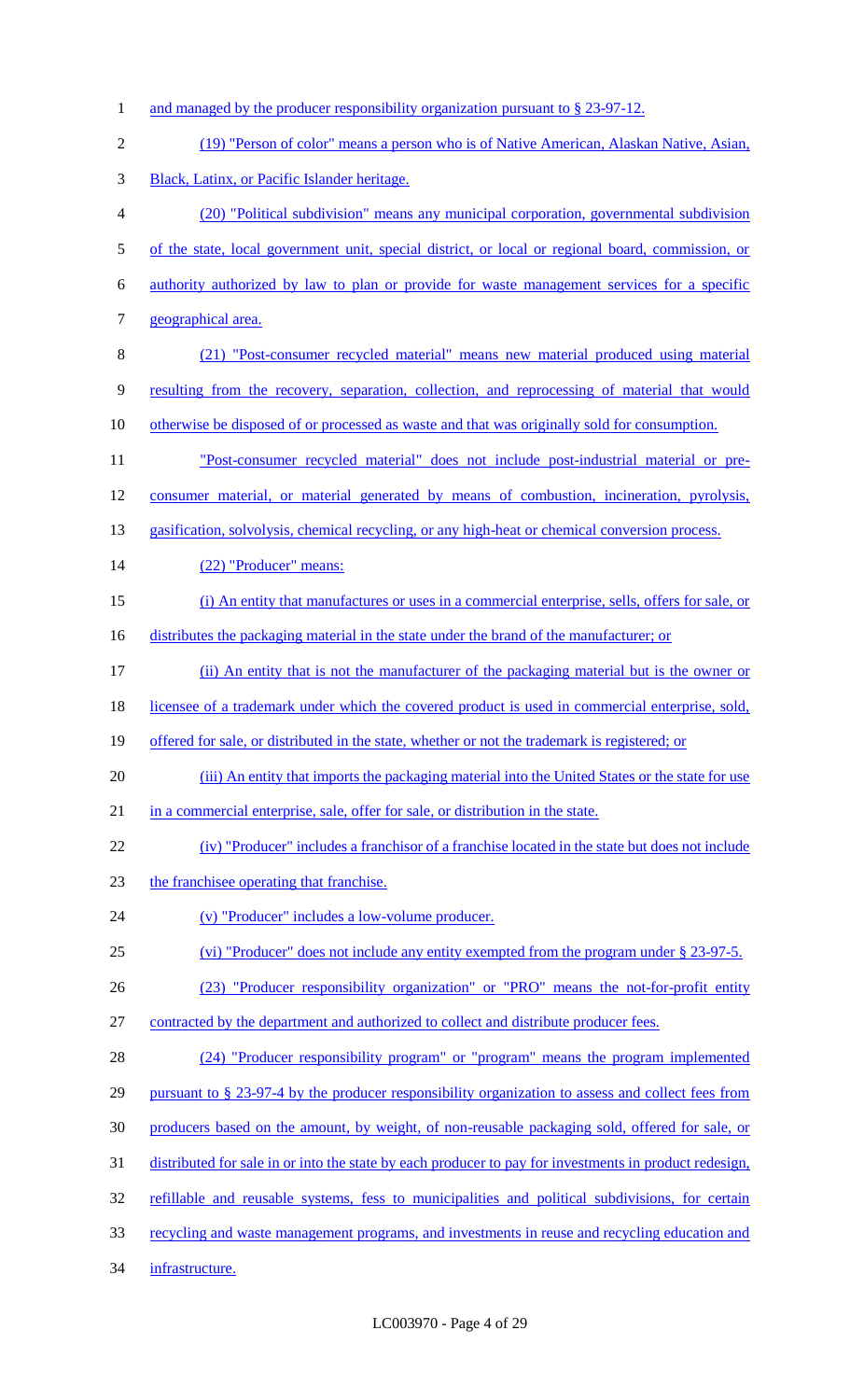- (25) "Readily-recyclable" means, that the department has determined that the packaging material: (i) Can be sorted by entities that process recyclable material generated in the state; and, (ii) Has a consistent market for purchase, as based on data from the prior two (2) calendar years. "Consistent market for purchase" means, with respect to a type of packaging material, that entities processing recyclable material are willing to purchase full bales of that type of fully sorted packaging material in quantities equal to or in excess of the supply of that fully sorted packaging material. "Readily-recyclable" does not include packaging material categories or types that facilities accept in low qualities or sort out of material during additional processing steps; if facilities cannot 11 aggregate or sell a full bale of a specific packaging material category or type due to a lack of market or inability to feasibly separate those materials during additional processing steps, that packaging type is not readily-recyclable. Packaging material categories or types shall not be considered 14 readily-recyclable, generally recyclable, compostable, or reusable if they contain a toxic substance as defined in this section. 16 (26) "Recycling" means the series of activities by which a covered product is: 17 (i) Collected, sorted, and processed; 18 (ii) Converted into a raw material with minimal loss of material quality; and 19 (iii) Used in the production of a new product to replace the use of virgin materials, including the original product. "Recycling" does not include energy recovery or energy generation by means of combustion, incineration, pyrolysis, gasification, solvolysis, waste to fuel or any high-heat or chemical conversion process; or landfill disposal of discarded covered products or discarded product component materials. (27) "Returnable" means that packaging that can be conveniently returned after use to a 26 reuse or return system. For the purposes of this definition, a reuse or return system must have an average annual return rate of no less than eighty percent (80%) for each covered product. 28 (28) "Reusable," with respect to a covered product, means that a product is: (i) Designed to be used repeatedly and is returnable for a number of use cycles that exceeds the environmental break-even point with non-reusable products, as specified in § 23-97-18; 31 (ii) Free of toxic substances, as specified in § 23-97-20; 32 (iii) Safe for washing and sanitizing according to applicable state food safety laws; and (iv) Capable of being recycled at the end of use, with the exception of ceramic products.
- (29) "State" means the State of Rhode Island.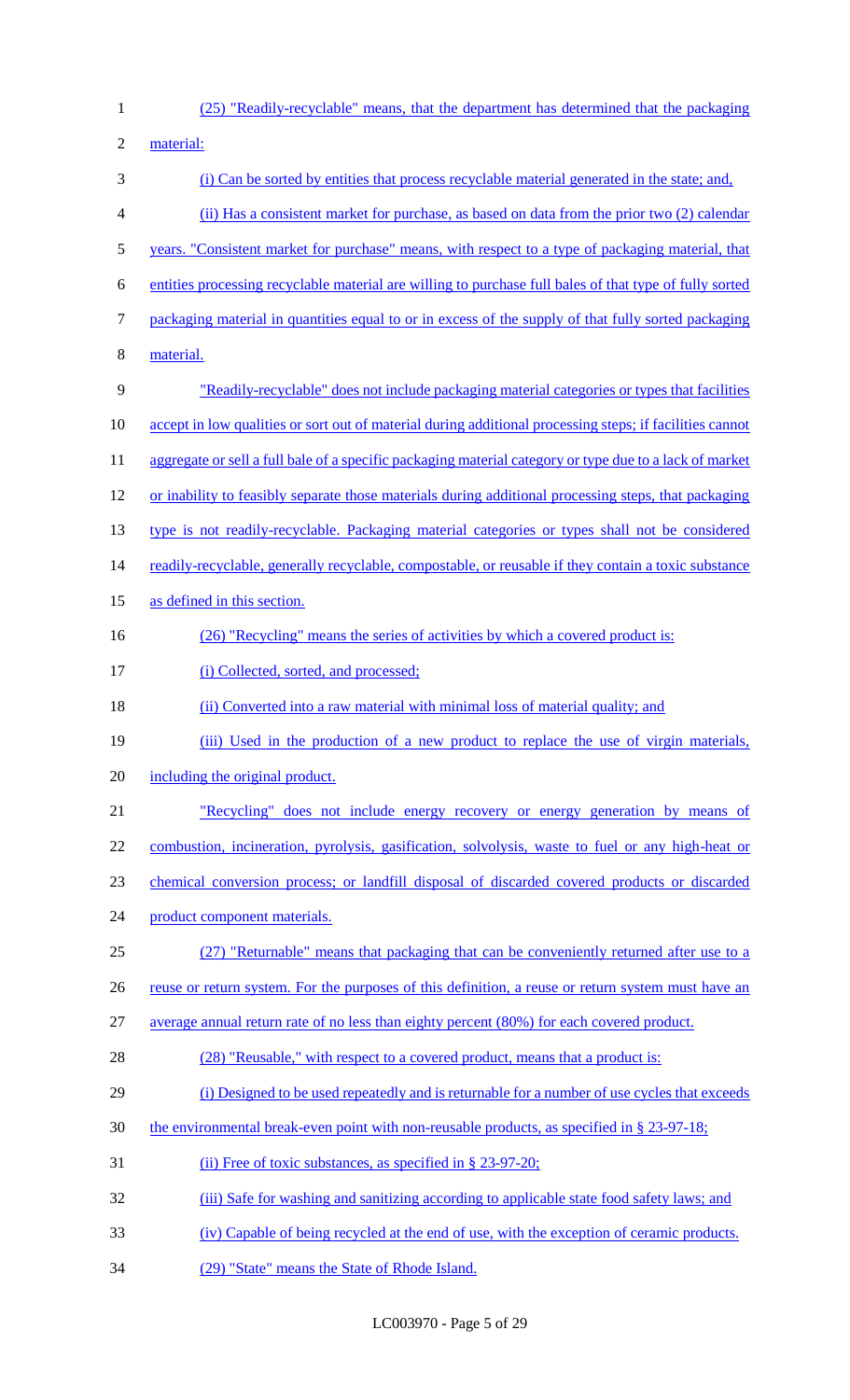- (30) "Toxic substance" means a chemical substance or class of related chemical substances
- 2 identified in § 23-97-20, or a chemical substance or class or related chemical substances designated
- by the department on the basis of credible scientific evidence that it may have one or more of the
- following hazard characteristics:
- (i) Carcinogenic, mutagenic, or developmental or reproductive toxicant;
- (ii) Disrupt the endocrine system;
- (iii) Damage the nervous system, immune system, or organs or cause other systemic
- toxicity;
- (iv) Persistent, bioaccumulative, and toxic;
- 10 (v) Highly persistent and highly mobile;
- 11 (vi) Persistent, mobile, and toxic; or,
- (vii) Persistent and very bioaccumulative.
- (31) "Unit" in reference to packaging means each discrete component of a package or

14 container, including material that is used for the containment, protection, handling, delivery,

- transport, distribution, and presentation of a product that is sold, offered for sale, imported, or
- 16 distributed in the state, including through Internet transactions.
- (32) "Universal product code" or "UPC" means a standard for encoding a set of lines and
- spaces that can be scanned and interpreted into numbers for product identification purposes.
- "Universal product code" includes any industry-accepted barcode used for product identification
- 20 purposes in a manner similar to a UPC, including, but not limited to, an EAN.
- 

### **23-97-4. Producer responsibility program.**

(a) It is hereby established a producer responsibility program by which producers of

packaging material, participating in a producer responsibility organization, are required to make

- 24 changes to their product design to reduce packaging consumption and waste, and are required to
- pay fees based on the amount, by weight and type of packaging material sold, offered for sale, or
- 26 distributed for sale in or into the state.
- (b) The producer responsibility organization shall assess and collect fees from producers,
- 28 and create and manage the packaging responsibility fund to be used for eligible projects that reduce
- 29 packaging waste by investing in reuse and refill systems, recycling infrastructure, and reuse, refill,
- and recycling education in the state.
- (c) The department shall conduct a foundational needs assessment within the state to
- 32 determine the barriers and opportunities to reduce packaging waste and increase waste reduction,
- reuse, refilling and recycling.
- **23-97-5. Producer responsibility and exemptions of small producers.**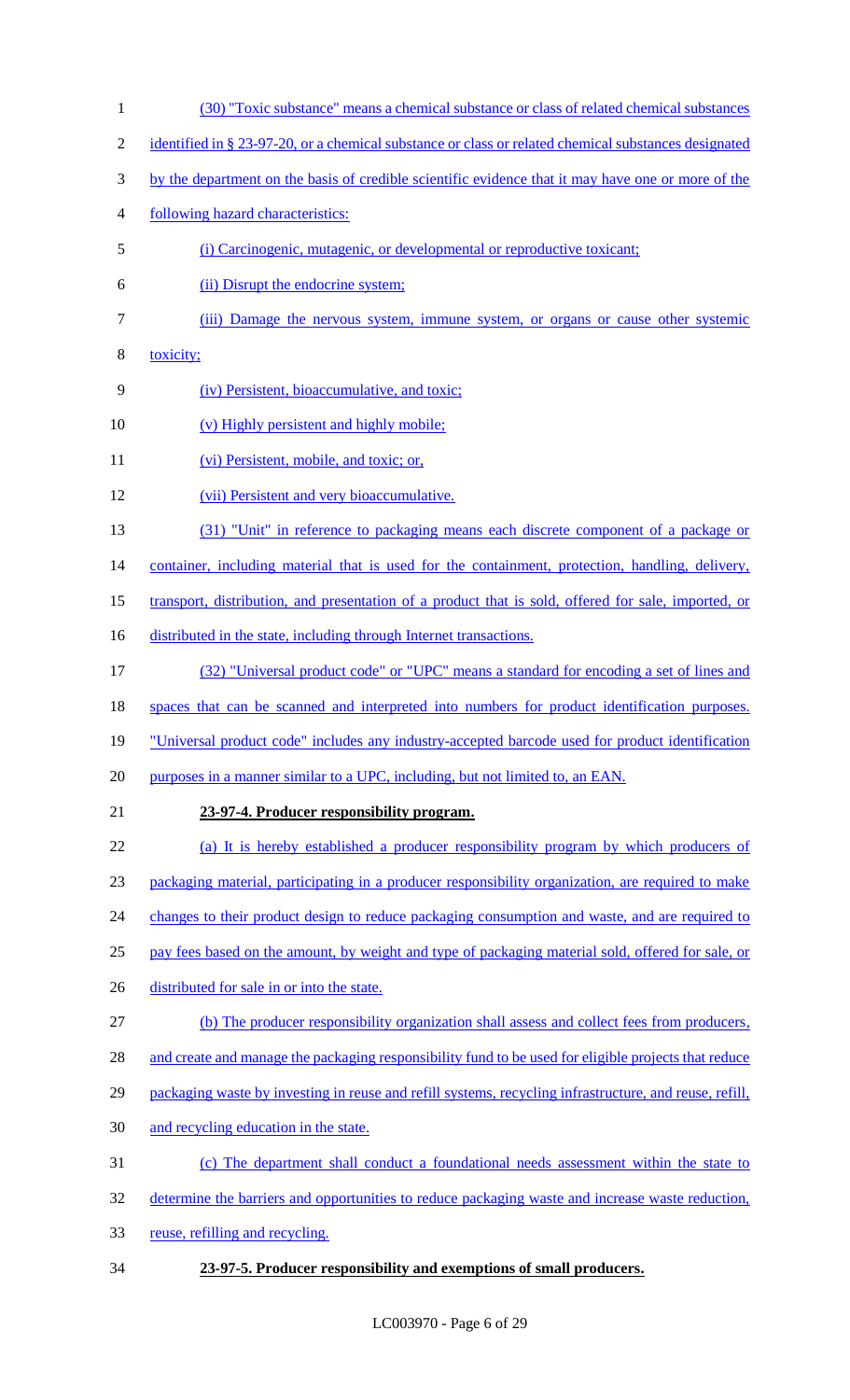| $\mathbf{1}$   | (a) Within two (2) calendar years of the effective date, a producer may not sell, offer for             |
|----------------|---------------------------------------------------------------------------------------------------------|
| $\mathfrak{2}$ | sale, or distribute for sale in or into the state a product contained, protected, delivered, presented, |
| 3              | or distributed in or using packaging material for which the producer has not complied with all          |
| $\overline{4}$ | applicable requirements of this chapter.                                                                |
| 5              | (b) Notwithstanding a producer's failure to comply with all applicable requirements of this             |
| 6              | section for a type or types of packaging material used to contain, protect, deliver, present or         |
| $\tau$         | distribute a product, the department may authorize the sale or distribution for sale in or into the     |
| 8              | state of another product or products of the producer that are contained, protected, delivered,          |
| $\overline{9}$ | presented or distributed in or using a different type or types of packaging material for which that     |
| 10             | producer has complied with all applicable requirements of this section.                                 |
| 11             | (c) In accordance with the rules and regulations adopted by the department, a producer                  |
| 12             | shall annually report to the producer responsibility organization:                                      |
| 13             | (1) The total amount of packaging material, by weight, sold, offered for sale, or distributed           |
| 14             | for sale in or into the state by the producer in the prior calendar year;                               |
| 15             | (2) The total amount of packaging material, by unit, sold, offered for sale, or distributed             |
| 16             | for sale in or into the state by the producer in the prior calendar year, pursuant to the requirements  |
| 17             | of § 23-97-17;                                                                                          |
| 18             | (3) The percentage of all packaging material the producer sold, offered for sale, or                    |
| 19             | distributed for sale into the state through Internet transactions; and                                  |
| 20             | (4) All information necessary for the producer responsibility organization to meet its                  |
| 21             | obligations pursuant to $\S$ 23-97-8.                                                                   |
| 22             | (d) In accordance with the rules and regulations adopted by the department pursuant to $\S$             |
| 23             | 23-97-26, a producer shall annually report to the department information necessary for the              |
| 24             | department to make a determination of the producer's compliance with:                                   |
| 25             | (1) The non-reusable packaging reduction requirements of $\S 23-97-17$ ;                                |
| 26             | (2) The reuse and refill system requirements of $\S$ 23-97-18;                                          |
| 27             | (3) The recycling or post-consumer recycled material requirements of § 23-97-19;                        |
| 28             | (4) The toxic substances in packaging requirements of $\S$ 23-97-20; and                                |
| 29             | $(5)$ The labeling requirements of § 23-97-25.                                                          |
| 30             | (e) Each producer shall pay fees, as set by the department pursuant to $\S 23-97-10$ , to the           |
| 31             | producer responsibility organization to meet the obligations of this chapter and the costs set out in   |
| 32             | the needs assessment.                                                                                   |
| 33             | (f) Notwithstanding any provision of this section to the contrary, a producer is exempt from            |
| 34             | the requirements and prohibitions of this chapter in any calendar year in which:                        |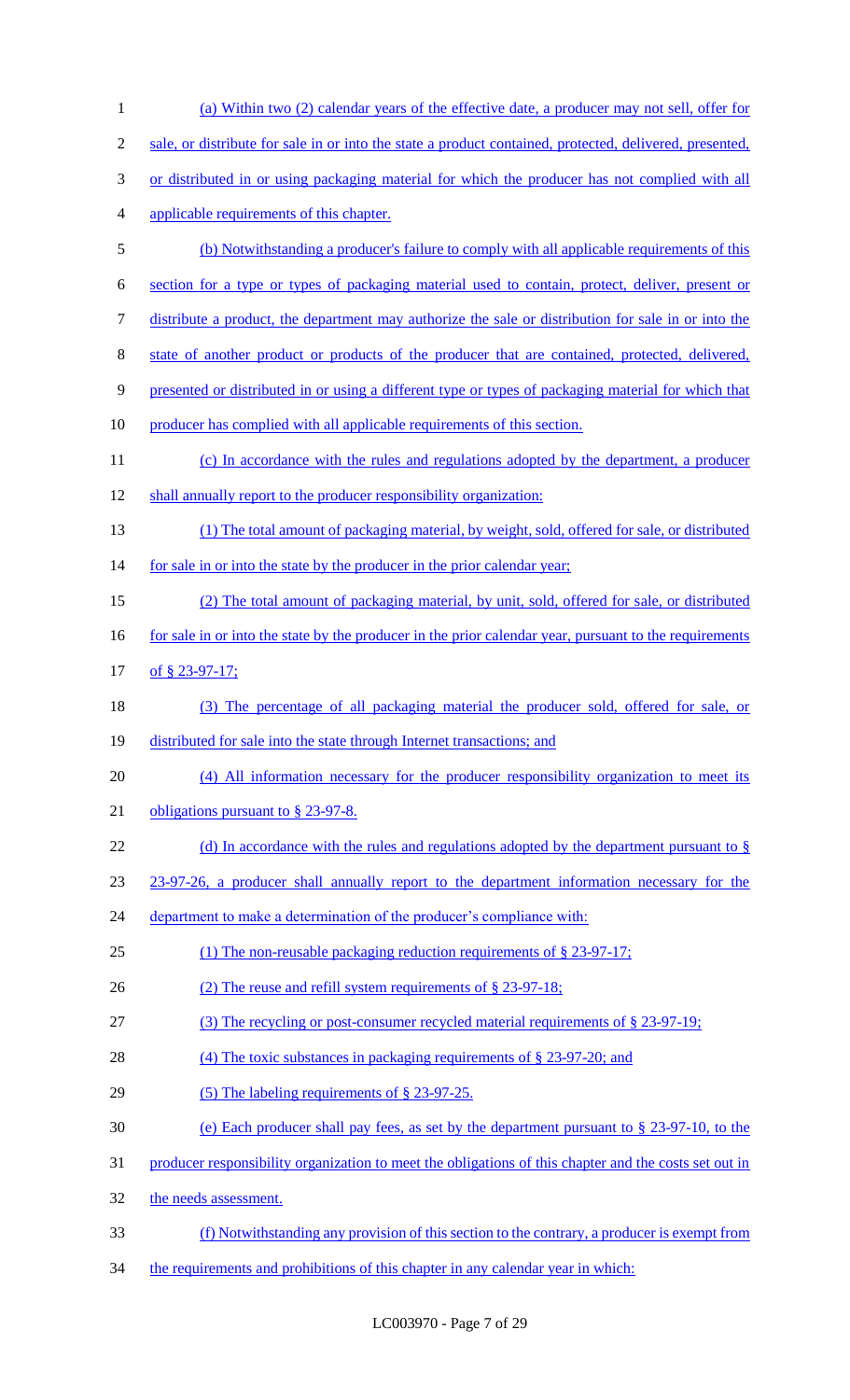(1) The producer realized less than two million dollars (\$2,000,000) in total gross revenue 2 during the prior calendar year; or (2) The producer sold, offered for sale, or distributed for sale in or into the state during the prior calendar year products contained, protected, delivered, presented, or distributed in or using less than one ton of packaging material in total. (g) A producer claiming an exemption under this section shall provide to the department sufficient information to demonstrate that the claimant meets the requirements for an exemption under this section within thirty (30) days of receiving a request from the department to provide such information. **23-97-6. Selection of the producer responsibility organization.** (a) Consistent with the requirements of this section, the department shall select and enter into a contract with one producer responsibility organization to operate a producer responsibility 13 program. The effective date of this contract shall be deemed the selection date of the producer 14 responsibility organization for purposes of this chapter including, but not limited to, §§ 23-97-17 15 and 23-97-19. (b) Consistent with applicable competitive bidding requirements under state purchasing 17 laws and following the initial adoption of the rules and regulations by the department pursuant to § 23-97-26 and chapter 35 of title 42 ("administrative procedures") to implement this section, the department shall issue a request for proposals for the operation of a producer responsibility 20 program. The proposals must be required to cover a ten (10) year operation of the program by a successful bidder and must be required to include, at a minimum: 22 (1) A description of how the bidder will administer the program including the mechanisms 23 or processes to be developed with input from producers, by which a producer may request and 24 receive assistance from the producer responsibility organization in the reporting of required information and regarding methods by which packaging material used by a producer may be 26 modified so as to reduce the producer's fee obligations and comply with the targets for reduction and/or reuse and refill required by § 23-97-18, and targets for recycling or post-consumer recycled 28 material required by § 23-97-19; (2) A description on how the bidder intends to solicit and consider input from interested persons, including, but not limited to, producers, municipalities, political subdivisions, environmental organizations, waste management and recycling establishments, and reuse and refill 32 system operators regarding the bidder's operation of the program, if selected; (3) A description of how the bidder intends to establish and manage the packaging 34 responsibility fund, including, but not limited to: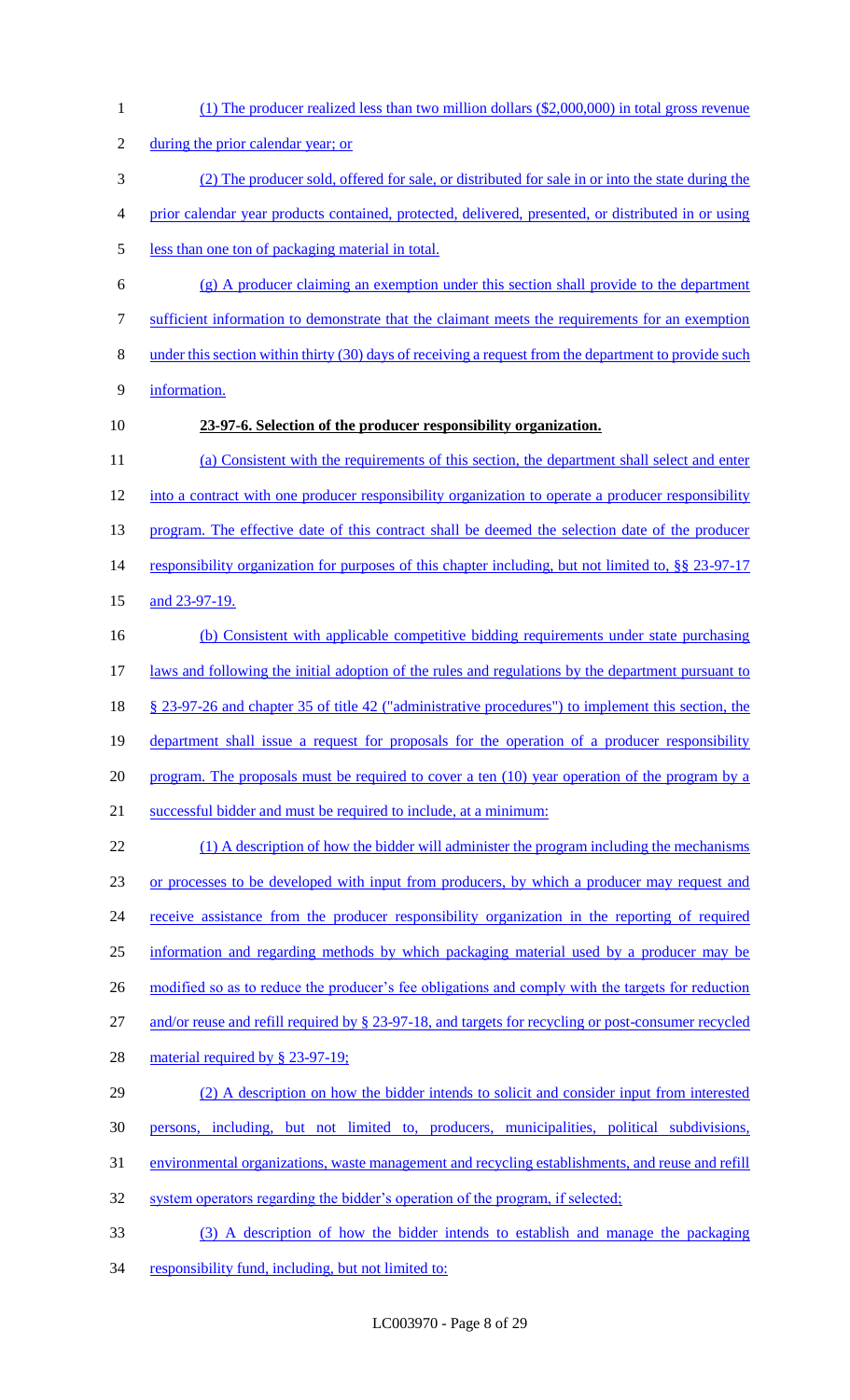1 (i) The staffing the bidder intends to use for management of the fund; and

2 (ii) A plan for providing technical support to interested persons regarding use of the fund; 3 (4) A proposed financial assurance plan that ensures all funds held in the packaging 4 responsibility fund are immediately and exclusively forfeited and transferred to or otherwise made 5 immediately available to the department when the producer responsibility organization's contract 6 with the department is terminated by the department, or expires, unless the producer responsibility 7 organization enters into a new contract with the department prior to the expiration of the 8 organization's existing contract. 9 (5) A proposed budget outlining the anticipated costs of operating the producer 10 responsibility program, including identification of any start-up costs that will not be ongoing and a 11 description of the method by which the bidder intends to determine and collect producer fees during 12 the initial start-up period of program operation to fund the program's operational costs during that 13 initial start-up period, and to reimburse or require additional fees by those producers subsequent to 14 that initial start-up period based on producer reporting of the actual amount of packaging material 15 sold, offered for sale or distributed for sale in or into the state by each producer during that initial 16 start-up period. The proposed budget under this subsection may overestimate the cost of operating 17 the program during its initial start-up period of operation but must describe the method and basis 18 for any overestimate; and 19 (6) A certification that the bidder will not share, except with the department, information 20 provided to the bidder by a producer that is proprietary information and that is identified by the 21 producer as proprietary information. The certification must include a description of the methods by 22 which the bidder intends to ensure the confidentiality of such information. 23 (c) In accordance with applicable requirements of state purchasing laws, the department 24 shall enter into a contract with a bidder that has submitted a proposal in accordance with the 25 requirements of this section, the term of which must cover ten (10) years of operation of the 26 producer responsibility program by the producer responsibility organization. The department shall 27 select the producer responsibility organization within one year of the date in which the final rules 28 are promulgated pursuant to § 23-97-26. 29 **23-97-7. Obligations of the producer responsibility organization.**  30 (a) The producer responsibility organization shall: 31 (1) Collect and compile data from producers as required in § 23-97-5. 32 (2) Collect fees due from producers as defined in § 23-97-5. 33 (3) Use fees collected from producers to fund the needs assessment as conducted by the

34 department and as defined in § 23-97-11.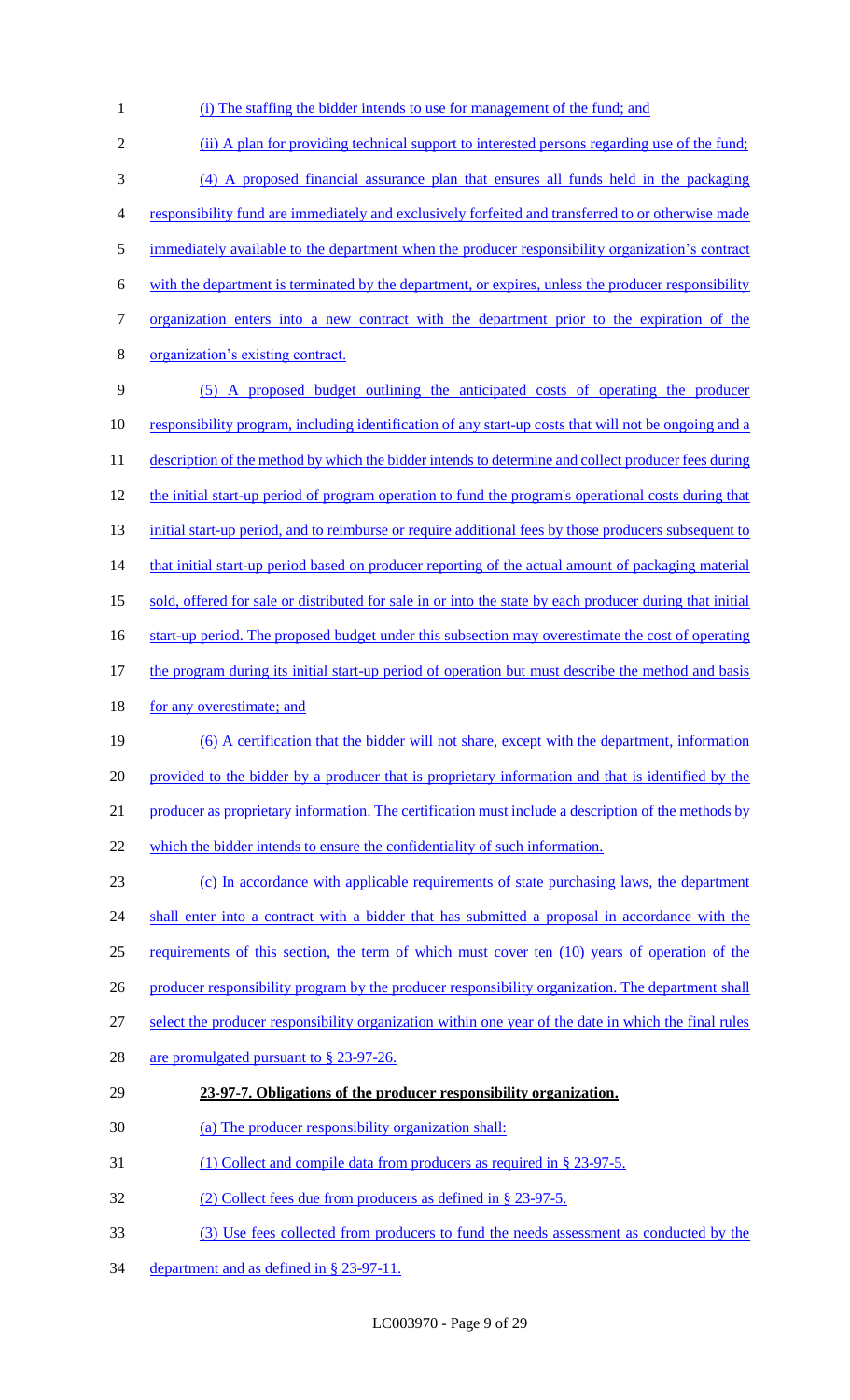| $\mathbf{1}$     | (4) Distribute funds based on the needs assessment as defined in $\S$ 23-97-11 and the               |
|------------------|------------------------------------------------------------------------------------------------------|
| $\mathfrak{2}$   | requirements for managing the packaging responsibility fund pursuant to § 23-97-12.                  |
| 3                | (5) Offer technical support to producers.                                                            |
| $\overline{4}$   | (6) Fund third-party, independent audits of inbound and outbound recyclable material                 |
| 5                | generated in the state, disposal of inbound and outbound materials, and litter audits. The audits    |
| 6                | must be conducted at least annually and must include a description of how the audits meet the        |
| $\boldsymbol{7}$ | requirements of the department's rules and regulations.                                              |
| $8\,$            | (7) Comply with the rules and regulations as promulgated by the department to carry out              |
| $\mathbf{9}$     | the provisions of this chapter.                                                                      |
| 10               | (b) The producer responsibility organization shall not make campaign contributions, lobby,           |
| 11               | or bring administrative or court actions against the department or any other party in connection     |
| 12               | with the program.                                                                                    |
| 13               | 23-97-8. Reporting requirements for the producer responsibility organization.                        |
| 14               | (a) In accordance with the rules and regulations as adopted by the department, the producer          |
| 15               | responsibility organization shall submit annually to the department, and make available on its       |
| 16               | publicly accessible website, a report that is presented in a format that can be easily understood by |
| 17               | the public and includes, at a minimum, the following information for the prior calendar year:        |
| 18               | (1) Contact information for the producer responsibility organization;                                |
| 19               | (2) A list of participating producers and the brands and the UPCs of products associated             |
| 20               | with those producers;                                                                                |
| 21               | (3) The total amount, by both weight and number of units, of each type of packaging                  |
| 22               | material sold or offered for sale within the state;                                                  |
| 23               | (4) The total amount, by both weight and number of units, of packaging material that is              |
| 24               | reusable;                                                                                            |
| 25               | (5) A complete accounting of payments made to and by the producer responsibility                     |
| 26               | organization during the prior calendar year,                                                         |
| 27               | (6) A list of any producer noncompliance, if known by the producer responsibility                    |
| 28               | organization, and the steps the producer responsibility organization is taking to bring noncompliant |
| 29               | producers into compliance.                                                                           |
| 30               | (7) A description of the infrastructure and education investments made by the producer               |
| 31               | responsibility organization in prior calendar years and an evaluation of how those investments were  |
| 32               | designed to increase access to recycling and refill or reuse systems in the state.                   |
| 33               | (8) An assessment of the progress made toward the achievement of any program goals,                  |
| 34               | including, but not limited to, the requirements under $\S$ 23-97-16 and 23-97-18, as well as any     |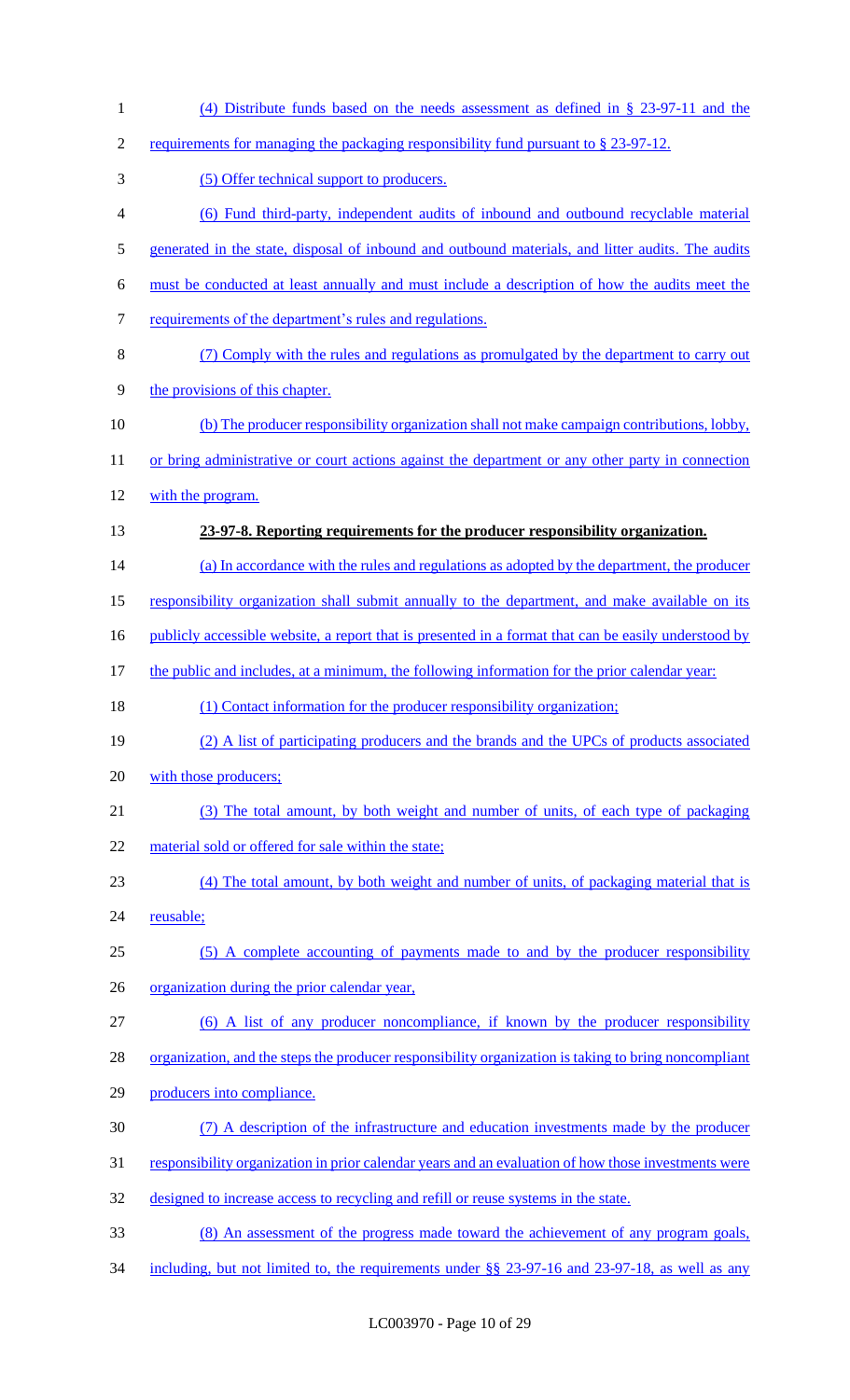1 goals established by rule or regulation pursuant to § 23-97-26.

| $\mathfrak{2}$ | (9) An assessment of whether the fee schedule for producers adopted by the department by                                |
|----------------|-------------------------------------------------------------------------------------------------------------------------|
| 3              | <u>rule or regulation pursuant to <math>\S</math> 23-97-26 has been successful in incentivizing improvements to the</u> |
| 4              | design of packaging material, including increases in the percentage of reusable packaging and                           |
| 5              | decreases in overall quantity of packaging by number of units.                                                          |
| 6              | $(10)$ An assessment of whether the investments made pursuant to §§ 23-97-14 through 23-                                |
| 7              | 97-16 have been successful in increasing the amount of packaging material that is readily                               |
| 8              | recyclable, increasing the transition from non-reusable to reusable packaging, and incentivizing                        |
| 9              | improvements to the design of packaging material.                                                                       |
| 10             | (11) Any proposals for changes to the program or investments in education and                                           |
| 11             | infrastructure designed to reduce the amount of packaging material used, increase access to                             |
| 12             | recycling, increase the recycling of or recyclability of packaging material, reduce program costs,                      |
| 13             | or otherwise increase program efficiency, which may include an analysis of best practices for                           |
| 14             | municipal recycling programs and material recovery facilities.                                                          |
| 15             | (12) Results of representative inbound and outbound audits of recyclable material                                       |
| 16             | processed and sold by materials recycling facilities in the state, waste characterization of municipal                  |
| 17             | solid waste being disposed of in the state, and litter audits.                                                          |
| 18             | (13) The results of a third-party financial audit of the producer responsibility organization.                          |
| 19             | (14) Any additional information required by the department.                                                             |
| 20             | 23-97-9. Responsibilities of the department.                                                                            |
| 21             | (a) Within one year of the effective date, the department shall promulgate rules and                                    |
| 22             | regulations setting fees for producers to pay in accordance with §§ 23-97-10 and 23-97-26, after                        |
| 23             | consulting with multiple stakeholders, including municipalities, businesses, institutions, and other                    |
| 24             | extended producer responsibility programs. Fees shall be set at a rate that will drive reductions in                    |
| 25             | overall packaging, incentivize adoption of reuse systems, increase post-consumer recycled                               |
| 26             | material, and promote the use of recyclable packaging.                                                                  |
| 27             | (b) The department shall revise fees every three (3) years, beginning three (3) years after                             |
| 28             | the first set of fees are established, to reflect new data received about material use and management,                  |
| 29             | or whenever the targets set in §§ 23-97-18 and 23-97-19 are not met to drive compliance with such                       |
| 30             | targets.                                                                                                                |
| 31             | (c) Within six (6) months of the effective date, the department or its agents shall conduct a                           |
| 32             | reduction, reuse, and recycling needs assessment to identify barriers and opportunities for reducing,                   |
| 33             | <u>reusing and recycling packaging in accordance with § 23-97-11.</u>                                                   |
| 34             | (d) The department shall evaluate the program each year to ensure its proper functioning                                |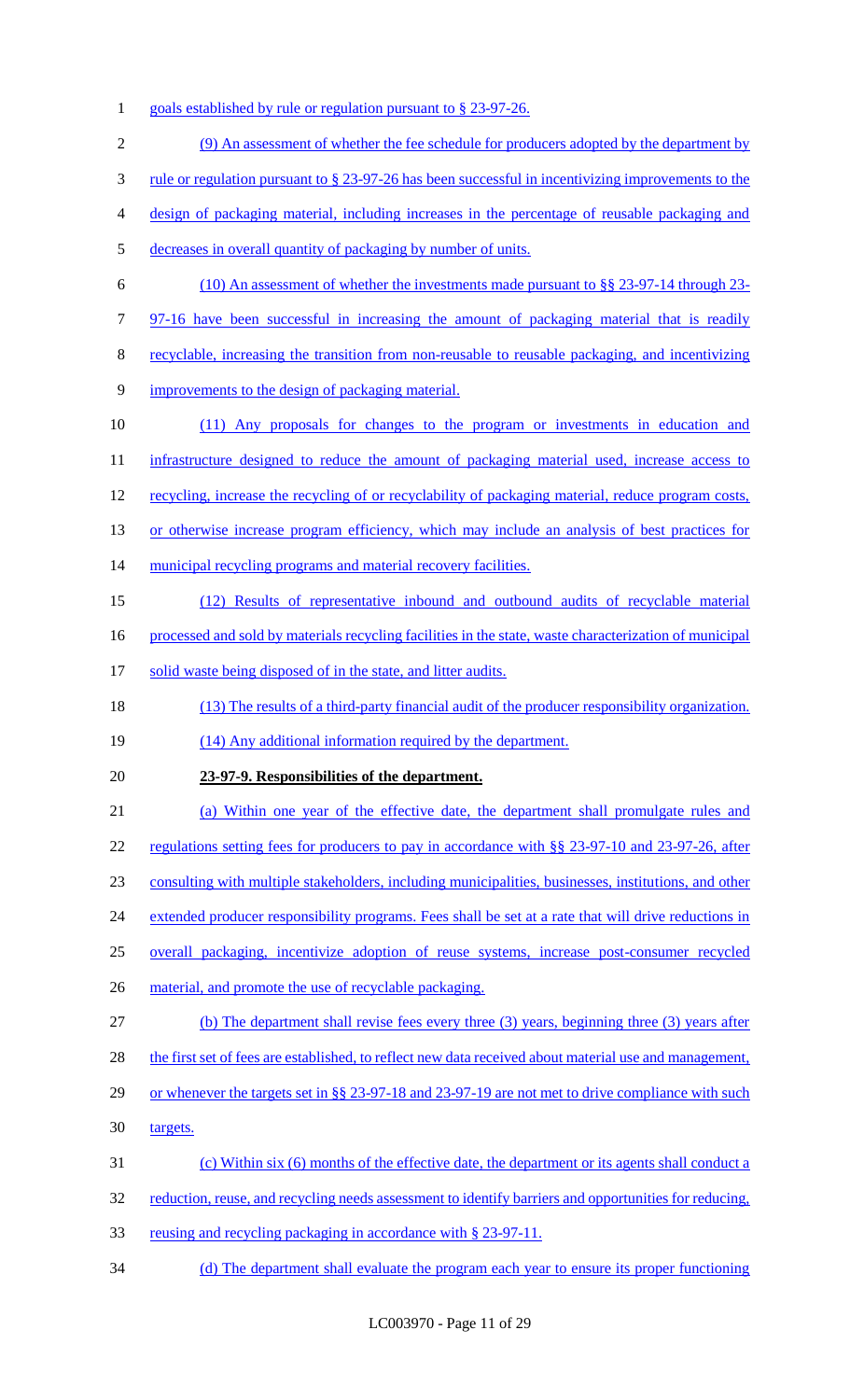| $\mathbf{1}$     | and prevent fraud, waste, or abuse in the expenditure of funds.                                      |
|------------------|------------------------------------------------------------------------------------------------------|
| $\mathfrak{2}$   | 23-97-10. Assessment of fees.                                                                        |
| 3                | (a) The department shall promulgate rules and regulations under § 23-97-26 setting forth             |
| 4                | the manner in which producer fees on packaging materials must be calculated. Producer fees shall     |
| 5                | be calculated based on:                                                                              |
| 6                | (1) The packaging material type; and                                                                 |
| $\boldsymbol{7}$ | (2) The quantity of each packaging material type, by weight, that the producer sells, offers         |
| 8                | for sale, or distributes in the state.                                                               |
| 9                | (b) This list of packaging material type must include, at a minimum, the following                   |
| 10               | materials:                                                                                           |
| 11               | $(1)$ Paper;                                                                                         |
| 12               | (2) Cardboard;                                                                                       |
| 13               | (3) Corrugated cardboard;                                                                            |
| 14               | (4) Generic paper/cardboard;                                                                         |
| 15               | $(5)$ Wood;                                                                                          |
| 16               | $(6)$ Glass;                                                                                         |
| 17               | (7) Polypropylene;                                                                                   |
| 18               | (8) Polyethylene terephthalate (PET);                                                                |
| 19               | (9) High Density Polyethylene (HDPE);                                                                |
| 20               | (10) Expanded polystyrene (EPS);                                                                     |
| 21               | (11) Low Density Polyethylene (LDPE);                                                                |
| 22               | (12) Polystyrene;                                                                                    |
| 23               | (13) Bio-plastics;                                                                                   |
| 24               | (14) Plastic film;                                                                                   |
| 25               | (15) Other plastics;                                                                                 |
| 26               | (16) Steel or ferrous;                                                                               |
| 27               | $(17)$ Aluminum;                                                                                     |
| 28               | $(18)$ Tinplate;                                                                                     |
| 29               | (19) Generic metals; or                                                                              |
| 30               | (20) Ceramics.                                                                                       |
| 31               | (c) The fees shall reflect the net cost of curbside collection, commercial collection, or            |
| 32               | transfer station operation, on-site processing cost for each readily-recyclable packaging material   |
| 33               | types, management cost of non-readily-recyclable packaging, transportation cost for each             |
| 34               | packaging material, the cost of the department's administration of the requirements of this chapter, |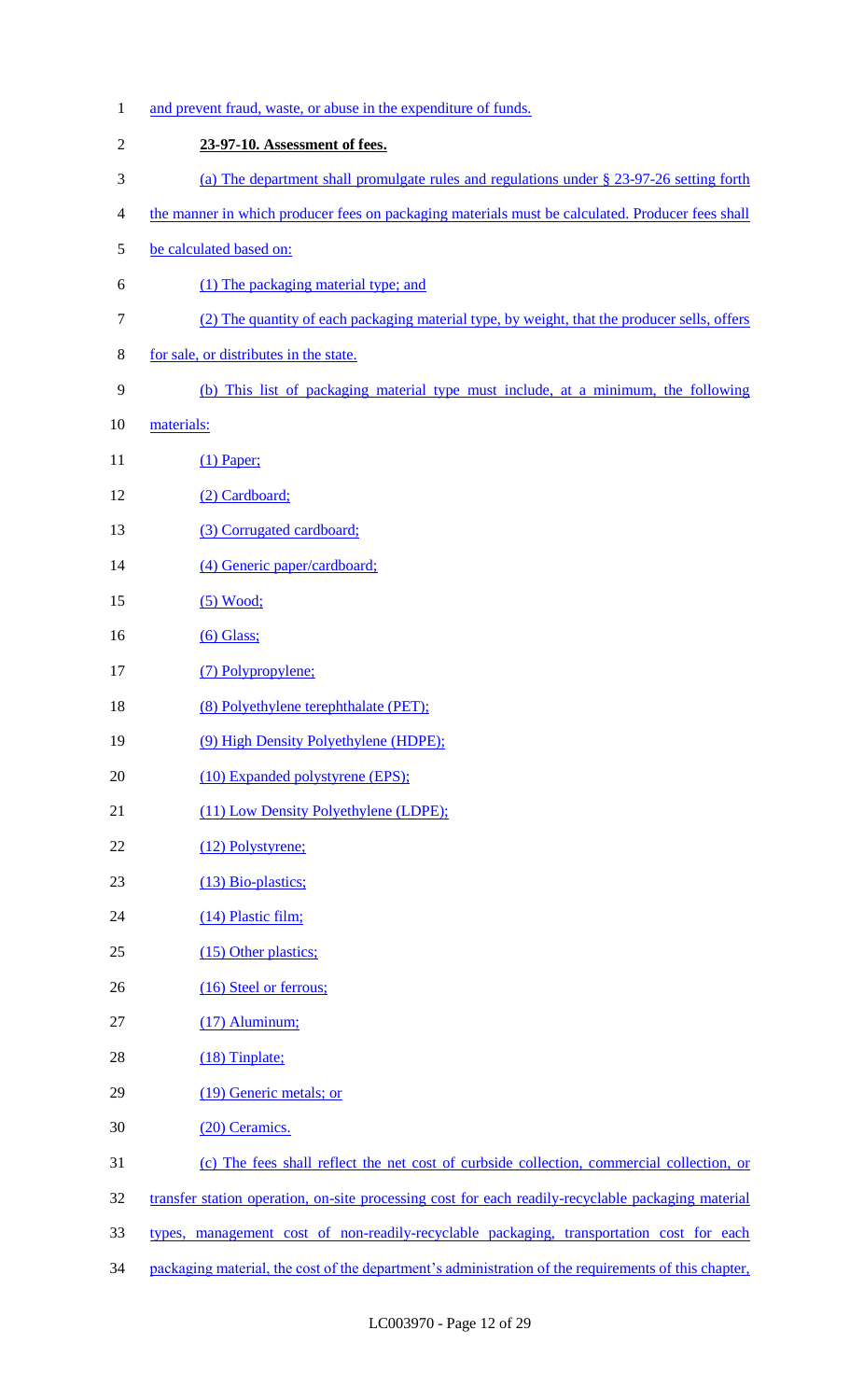1 the cost of the producer responsibility organization in administration of the program, and any other 2 cost factors determined by the department. 3 (1) Fees shall be higher for packaging material that is not readily-recyclable. 4 (2) The fees for each type of packaging material will be eco-modulated and structured to 5 promote the environmental beneficial packaging design. 6 **Fees Type of Package** 7 Fees are 8 increased Packaging is not readily-recyclable 9 Fees are 10 lowered Packaging is readily-recyclable 11 Packaging is compostable 12 Packaging incorporates post-consumer recycled material 13 No fee Packaging is reusable or refillable 14 **23-97-11. Statewide reduction, reuse and recycling needs assessment.**  15 (a) Within six (6) months of the effective date of this chapter, the department, its agents, 16 or a third party shall conduct a statewide reduction, reuse, and recycling needs assessment, hereafter 17 "needs assessment", to identify barriers and opportunities for reducing, reusing, and recycling 18 packaging. 19 (b) Consistent with applicable competitive bidding requirements under state purchasing 20 laws, the department shall issue a request for proposals to conduct the needs assessment. The 21 proposals must include, at a minimum, a description of how the bidder will conduct a statewide 22 needs assessment that, at a minimum, includes an evaluation of: 23 (1) Current barriers affecting the creation of reduction, reuse and refill programs; 24 (2) Opportunities for the creation of reduction, reuse and refill programs; 25 (3) Current needs affecting recycling access and availability in the state; 26 (4) Opportunities to improve access to recycling in the state; 27 (5) The capacity, cost and needs associated with the collection and transportation of 28 recyclable material in the state; 29 (6) The processing capacity, market conditions and opportunities in the state and regionally 30 for recyclable material; 31 (7) Barriers to the marketability of recyclable materials generated in the state, and potential 32 solutions; 33 (8) The amount by weight of material that is recycled by each material recovery facility 34 that accepts packaging material from the state;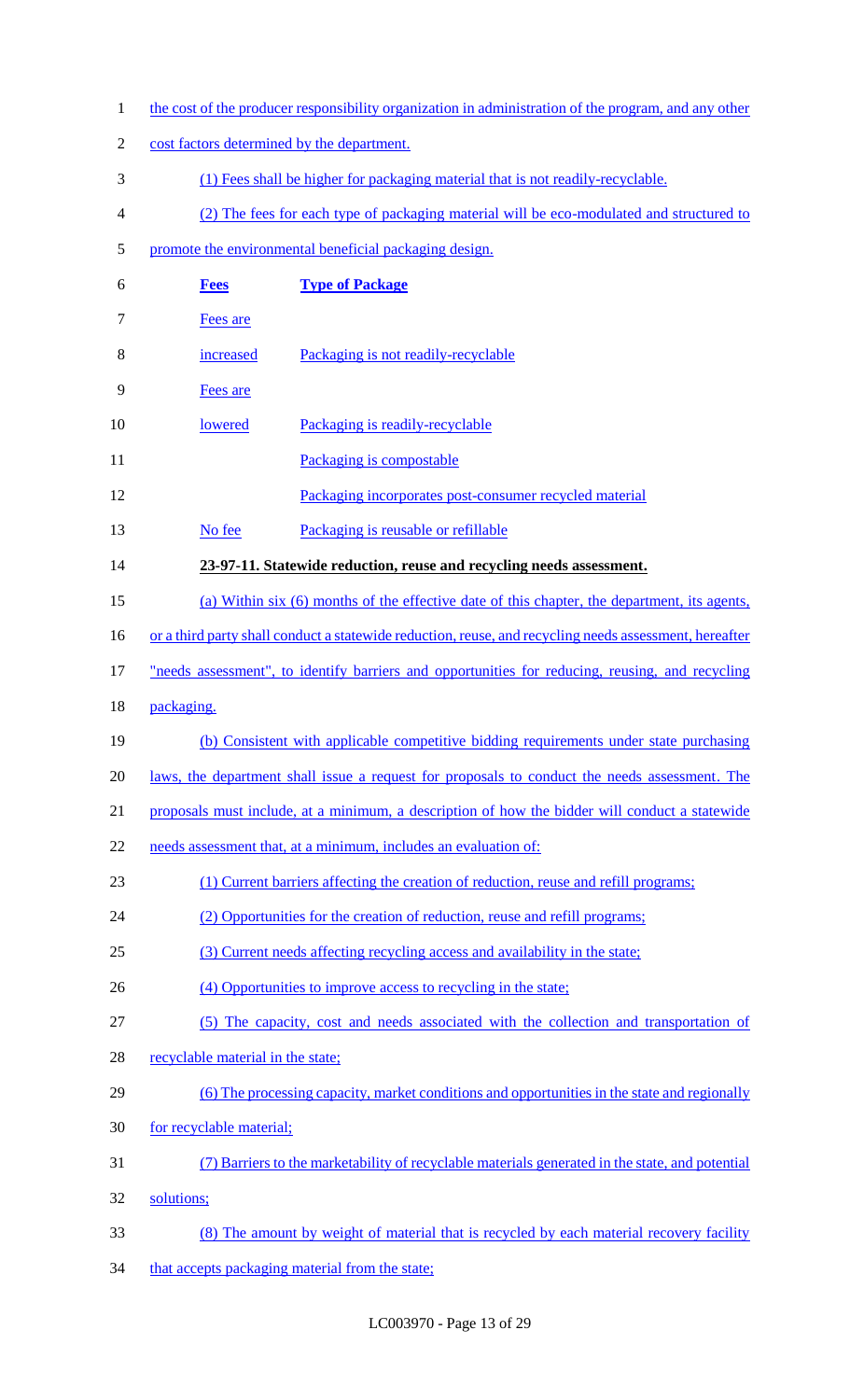1 (9) Consumer education needs in the state with respect to reuse and refill systems, recycling 2 and reducing contamination in collected recyclable material; 3 (10) The net cost of curbside collection, commercial collection, or transfer station 4 operation, on-site processing cost for each readily-recyclable packaging material types, 5 management cost of non-readily-recyclable packaging, transportation cost for each packaging 6 material and any other cost factors determined by the department; 7 (11) The availability of opportunities in the recycling and reuse systems for women and 8 persons of color; and 9 (12) The sufficiency of local government requirements related to multifamily recycling 10 services and their implementation. 11 (c) The department is responsible for updating and revising the needs assessment every 12 three (3) years. The money needed to update the needs assessment shall be funded by the packaging 13 responsibility fund. 14 (d) The department shall report the results of the study to the general assembly. 15 **23-97-12. Packaging responsibility fund.**  16 (a) In accordance with the provisions of this section, and the rules and regulations as 17 adopted by the department, the producer responsibility organization shall establish and manage a 18 packaging responsibility fund. The producer responsibility organization shall deposit into the fund 19 all fees received from producers in accordance with § 23-97-4, and all penalties collected pursuant 20 to § 23-97-27, and rules and regulations promulgated by the department pursuant to § 23-97-26. 21 (b) Beginning one year after the first payment of fees by producers, pursuant to §§ 23-97- 22 8 and 23-97-10, and annually thereafter, the producer responsibility organization shall reimburse 23 the department, using money from the packaging responsibility fund, for the costs associated with 24 administering the requirements of this chapter and its implementing rules and regulations, pursuant 25 to § 23-97-13. This reimbursement includes costs associated with performing, revising and 26 updating the needs assessment as required by § 23-97-11. This reimbursement shall cover any costs 27 incurred by the department in adopting rules and regulations, and in administering and enforcing 28 this section prior to the effective date of the contract entered into by the department and the 29 producer responsibility organization pursuant to § 23-97-6; 30 (c) Beginning one year after the first payment of fees by producers, pursuant to §§ 23-97- 31 8 and 23-97-10, and annually thereafter, the producer responsibility organization shall retain a 32 portion of the money in the packaging responsibility fund to cover the costs associated with its 33 administration of the producer responsibility organization, as required by § 23-97-13. This 34 reimbursement may include costs associated with the formation of the producer responsibility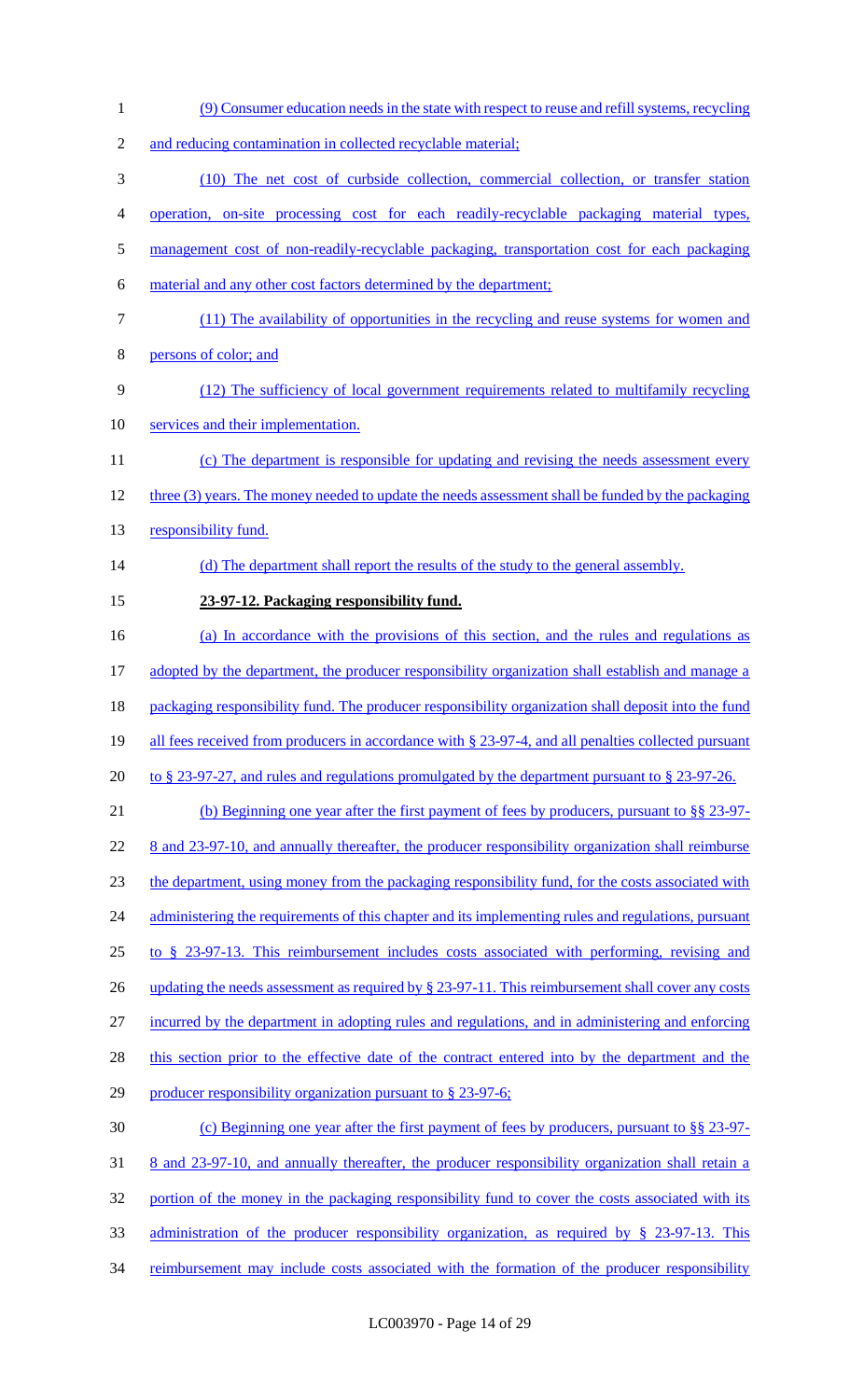1 organization.

| $\mathbf{2}$     | (d) Beginning one year after the first payment of fees by producers, pursuant to $\S$ 23-97-           |
|------------------|--------------------------------------------------------------------------------------------------------|
| 3                | 8 and 23-97-10, and annually thereafter, the producer responsibility organization shall distribute all |
| $\overline{4}$   | money in the packaging responsibility fund remaining after the reimbursements required pursuant        |
| 5                | to subsections (b) and (c) of this section, in the following amounts and for the following purposes:   |
| 6                | (1) Fifty percent (50%) of the funds shall be directed for recycling infrastructure and                |
| $\boldsymbol{7}$ | education projects in accordance with § 23-97-14;                                                      |
| $8\,$            | (2) Twenty-five percent (25%) of the funds shall be directed for refill and reuse                      |
| $\mathbf{9}$     | infrastructure and education projects in accordance with § 23-97-15; and                               |
| 10               | $(3)$ Twenty-five percent $(25%)$ of the funds shall be distributed to all municipalities, or          |
| 11               | where appropriate, political subdivisions, and Native American tribes, in the state, to address        |
| 12               | recycling needs of that community as determined by the results of the needs assessment; provided       |
| 13               | that the municipality, political subdivision, or Native American tribe provides recycling services to  |
| 14               | all residents within its jurisdictional control.                                                       |
| 15               | (e) Upon completion of the update to the needs assessment every three (3) years, the                   |
| 16               | department shall adjust the percentage of funding to be distributed to the categories as defined in    |
| 17               | subsection (d) of this section.                                                                        |
| 18               | 23-97-13. Administrative expenses.                                                                     |
| 19               | (a) Beginning one year after the first payment of fees by producers, pursuant to $\S$ 23-97-           |
| 20               | 8 and 23-97-10, and annually thereafter, the producer responsibility organization, pursuant to § 23-   |
| 21               | 97-12, shall reimburse the department for all costs incurred in administering the requirements of      |
| 22               | this chapter, including, but not limited to:                                                           |
| 23               | (1) Administration of its contract with any third party certifier;                                     |
| 24               | (2) Costs incurred by the department in managing its contact with the producer                         |
| 25               | responsibility organization;                                                                           |
| 26               | (3) Costs incurred in the implementation of rules and regulations;                                     |
| 27               | (4) Costs incurred reviewing proposals for investments pursuant to $\S$ § 23-97-14 and 23-             |
| 28               | $97-15$ ; and                                                                                          |
| 29               | (5) Costs incurred in reviewing compliance information from the producer responsibility                |
| 30               | organization and individual producers.                                                                 |
| 31               | <u>(b) Beginning one year after the first payment of fees by producers, pursuant to §§ 23-97-</u>      |
| 32               | 8 and 23-97-10, and annually thereafter, pursuant to $\S$ 23-97-12, the producer responsibility        |
| 33               | organization shall retain a portion of the funds in the packaging responsibility fund to cover the     |
| 34               | costs associated with administering the producer responsibility program, which must be annually        |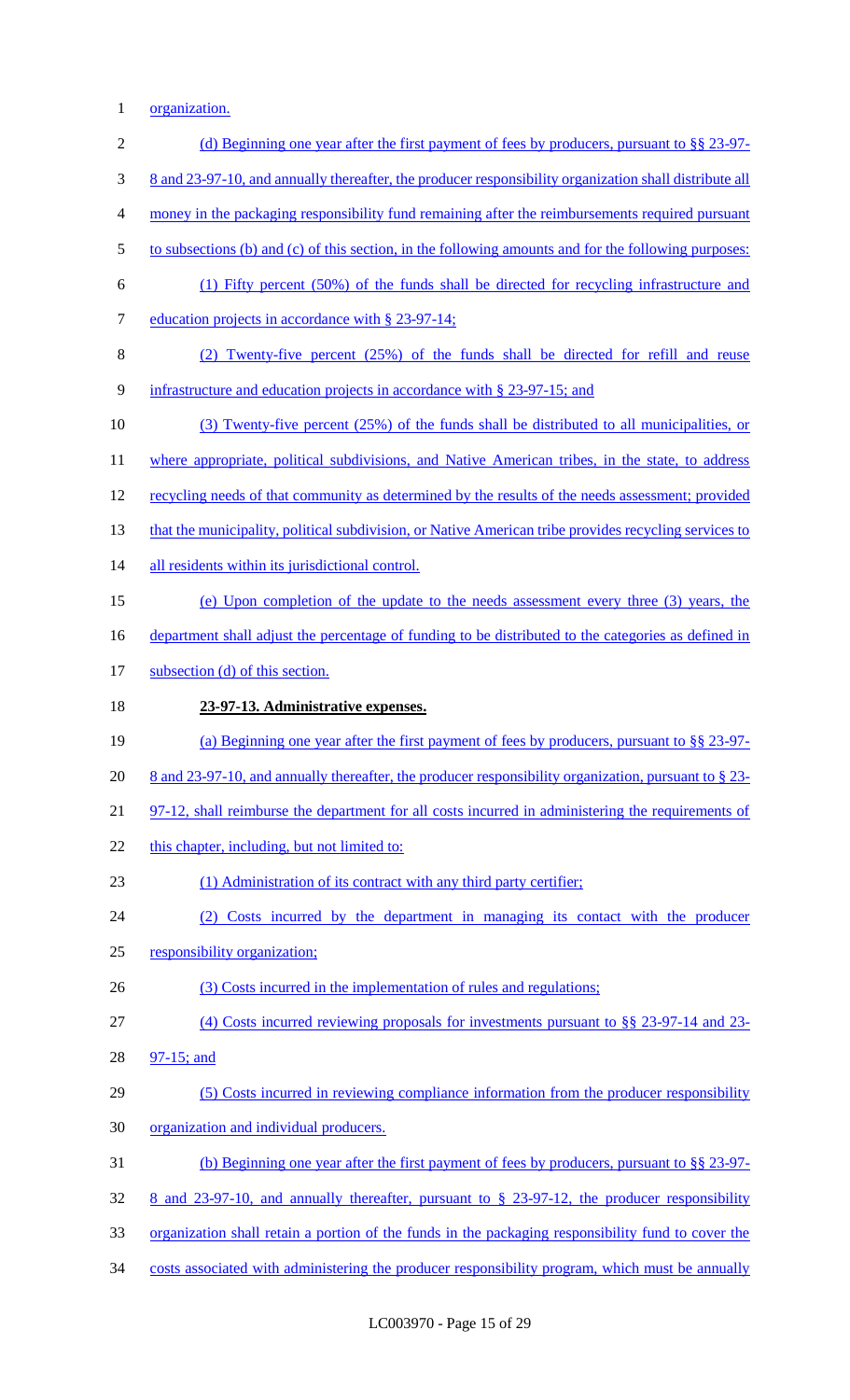verified by a third-party financial audit paid for by the stewardship organization as required by §

23-97-8.

 **23-97-14. Investment in recycling infrastructure and education.**  (a) In accordance with the provisions of this chapter, and the rules and regulations 5 promulgated by the department pursuant to § 23-97-26, any interested person, municipality, business, organization, or institution may apply to the producer responsibility organization to receive funding to carry out a project or projects related to improving recycling infrastructure or provide educational programing or materials regarding recycling pursuant to § 23-97-12. (b) A project is considered eligible only if it fulfills one or more needs identified in the 10 needs assessment conducted by the department or its agents pursuant to § 23-97-11 and helps 11 producers meet the requirements of § 23-97-19. (c) The producer responsibility organization must receive approval from the department 13 for any award of funding. 14 (d) The department shall approve or deny a proposed request for funding within ninety (90) days of receipt of the recommendation from the producer responsibility organization. **23-97-15. Investment in waste reduction, reuse and refill infrastructure and education.**  (a) In accordance with the provisions of this section, and the rules and regulations 19 promulgated by the department, any interested person, municipality, business, organization, or 20 institution may apply to the producer responsibility organization to receive funding to carry out a project or projects related to improve waste reduction or reuse and refill infrastructure or provide 22 education regarding waste reduction or reuse and refill infrastructure pursuant to § 23-97-12. (b) Funds may be used for investment in collection systems, washing systems, 24 redistribution systems, technology for tracking and data collection, capital expenditures on new 25 and emerging technology, equipment, and facilities, or for investment in public outreach and 26 education in ways that increase access and understanding of reuse and refill systems throughout the state. (c) Any investment in reuse or refill infrastructure or education must meet at least one of 29 the following requirements: (1) Increase the transition of the packaging material from non-reusable to reusable or refillable in accordance with § 23-97-18; (2) Increase access to reuse and refill infrastructure in the state; (3) Provide reuse and refill instructions that are, to the extent practicable, consistent

statewide, easy to understand, and easily accessible; or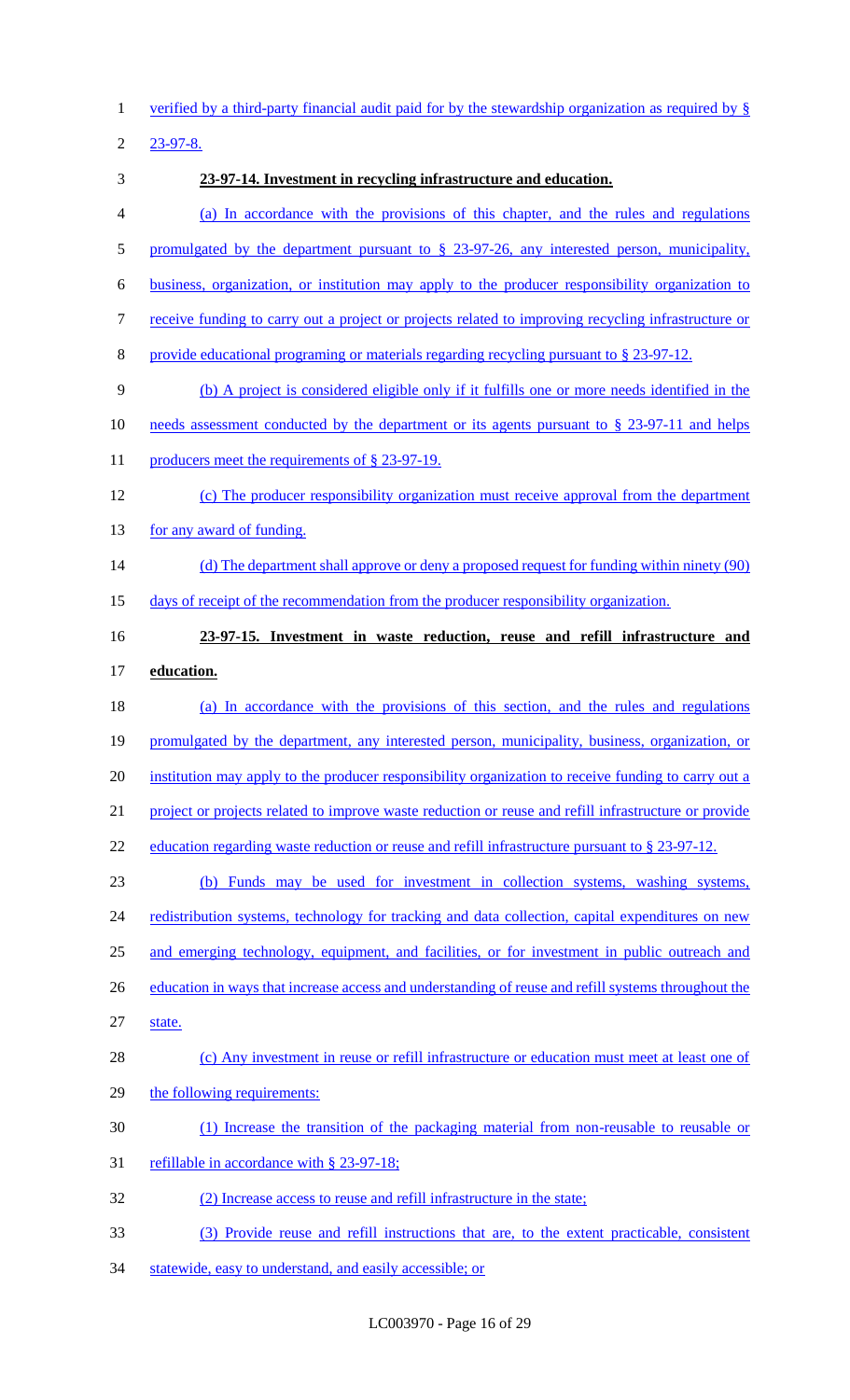| $\mathbf{1}$   | (4) Provide for outreach and education that are coordinated across programs or regions to          |
|----------------|----------------------------------------------------------------------------------------------------|
| $\mathbf{2}$   | avoid confusion for consumers and developed in consultation with local governments and other       |
| 3              | stakeholders.                                                                                      |
| $\overline{4}$ | (d) Any investment must demonstrate how it will help meet the targets defined in $\S 23-97$ .      |
| 5              | <u>18.</u>                                                                                         |
| 6              | (e) The producer responsibility organization shall receive approval from the department            |
| $\tau$         | for any award of funding.                                                                          |
| $\,8\,$        | (f) The department shall approve or deny a proposed request for funding within ninety (90)         |
| 9              | days of receipt of the recommendations from the producer responsibility organization.              |
| 10             | 23-97-16. Funding to municipalities or political subdivisions and Native American                  |
| 11             | tribes.                                                                                            |
| 12             | (a) The department shall promulgate rules and regulations pursuant to chapter 35 of title          |
| 13             | 42 specifying the manner in which the producer responsibility organization shall provide funding   |
| 14             | to all municipalities, or where appropriate, political subdivisions, and Native American tribes in |
| 15             | the state to address recycling needs of the municipality or political subdivision, and Native      |
| 16             | American tribe, as determined by the needs assessment.                                             |
| 17             | (b) Municipalities, political subdivisions, and Native American tribes are only eligible to        |
| 18             | receive such funding if they provide recycling services to all residents or members within their   |
| 19             | jurisdictional control.                                                                            |
| 20             | (c) Two (2) or more municipalities, political subdivisions, or Native American tribes that         |
| 21             | provide recycling services may elect to jointly receive funding provided that they can demonstrate |
| 22             | that their recycling services are interconnected.                                                  |
| 23             | 23-97-17. Non-reusable packaging reduction requirements.                                           |
| 24             | (a) A producer shall reduce the total amount by unit, on average and in the aggregate, of          |
| 25             | non-reusable packaging across its brand in accordance with the following schedule:                 |
| 26             | $(1)$ Ten percent $(10\%)$ , two $(2)$ years after the selection of the producer responsibility    |
| 27             | organization by the department pursuant to § 23-97-6;                                              |
| 28             | (2) Twenty percent (20%), four (4) years after the selection of the producer responsibility        |
| 29             | organization by the department pursuant to § 23-97-6;                                              |
| 30             | $(3)$ Thirty percent $(30\%)$ , six $(6)$ years after the selection of the producer responsibility |
| 31             | <u>organization by the department pursuant to § 23-97-6;</u>                                       |
| 32             | $(4)$ Forty percent (40%), eight (8) years after the selection of the producer responsibility      |
| 33             | <u>organization by the department pursuant to § 23-97-6; and,</u>                                  |
| 34             | $(5)$ Fifty percent $(50\%)$ , ten $(10)$ years after the selection of the producer responsibility |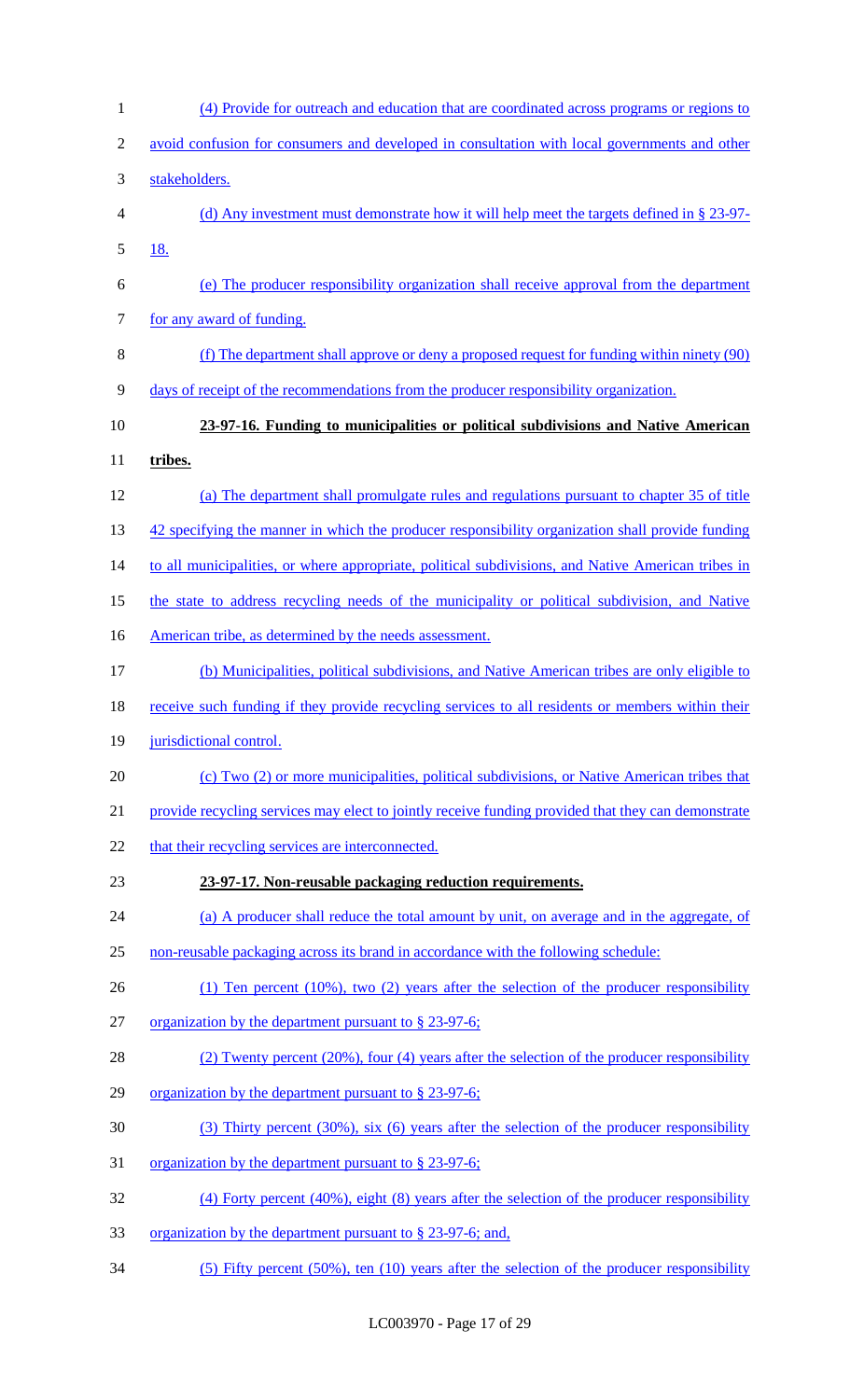1 organization by the department pursuant to § 23-97-6.

| $\overline{2}$ | (b) The reductions required by subsection (a) of this section shall be measured against the              |
|----------------|----------------------------------------------------------------------------------------------------------|
| 3              | total amount of packaging the producer sold, offered for sale, or distributed for sale in the state      |
| 4              | during the calendar year of the effective date. For producers who did not sell, offer for sale, or       |
| 5              | distribute for sale any packaging during the calendar year of the effective date, the reductions         |
| 6              | required by subsection (a) of this section shall be measured against the first calendar year for which   |
| 7              | there is data regarding the amount of packaging the producer sold, offered for sale, or distributed      |
| 8              | for sale in the state.                                                                                   |
| 9              | (c) These reductions can be achieved by eliminating non-reusable packaging, including                    |
| 10             | secondary packaging, or by transitioning away from non-reusable packaging to a reuse and refill          |
| 11             | model.                                                                                                   |
| 12             | (d) The department is required to promulgate rules and regulations that address the manner               |
| 13             | in which each producer will report its compliance with the requirements of this section.                 |
| 14             | 23-97-18. Criteria for number of uses in reuse and refill systems.                                       |
| 15             | In accordance with the provisions of this section, the department is required to promulgate              |
| 16             | <u>rules and regulations that specify the minimum number of reuse or refill cycles required for each</u> |
| 17             | type of packaging material to be considered reusable or refillable, including, but not limited to:       |
| 18             | (1) Cups: a minimum of one hundred twenty-five (125) uses.                                               |
| 19             | (2) Clamshells: a minimum of fifty (50) uses.                                                            |
| 20             | (3) Plates: a minimum of sixty-three (63) uses.                                                          |
| 21             | $(4)$ Glass bottles: a minimum of twenty $(20)$ uses.                                                    |
| 22             | 23-97-19. Recycling or post-consumer recycled material requirements.                                     |
| 23             | (a) Each producer must ensure that all non-reusable packaging, across its entire brand,                  |
| 24             | either:                                                                                                  |
| 25             | (1) Is recycled, as defined in this chapter, at a rate consistent with the following schedule:           |
| 26             | (i) Fifty percent $(50\%)$ , five $(5)$ years after the selection of the producer responsibility         |
| 27             | organization by the department pursuant to § 23-97-6;                                                    |
| 28             | (ii) Eighty percent $(80\%)$ , eight $(8)$ years after the selection of the producer responsibility      |
| 29             | organization pursuant to $\S$ 23-97-6; and                                                               |
| 30             | (iii) Ninety percent (90%), twelve (12) years after the selection of the producer                        |
| 31             | responsibility organization by the department pursuant to § 23-97-6; or                                  |
| 32             | (2) Incorporates, on average and in the aggregate, the following amount by weight of post-               |
| 33             | consumer recycled material:                                                                              |

(i) Fifty percent (50%), five (5) years after the selection of the producer responsibility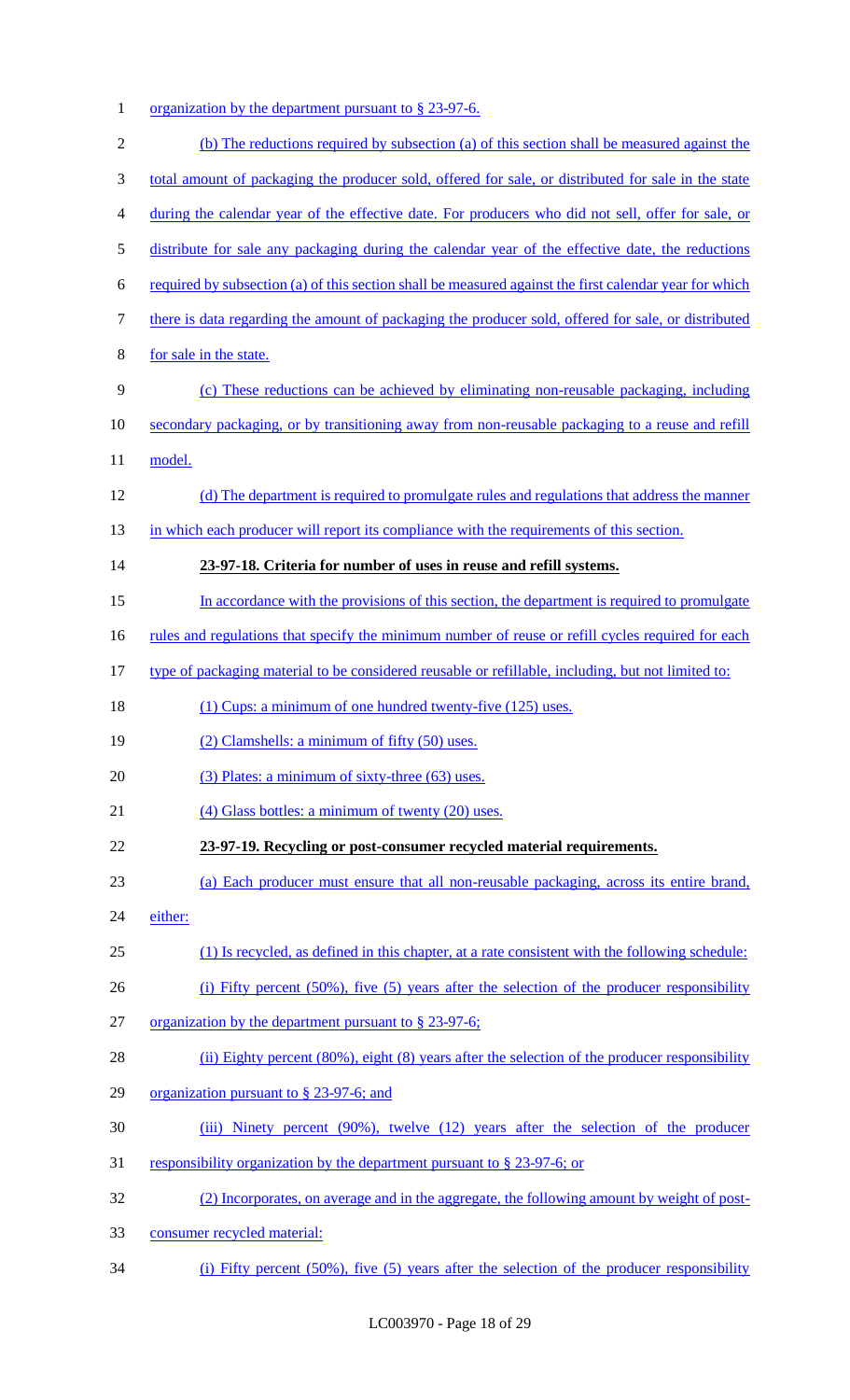1 organization by the department pursuant to § 23-97-6; 2 (ii) Eighty percent (80%), eight (8) years after the selection of the producer responsibility 3 organization by the department pursuant to § 23-97-6; and 4 (iii) Ninety percent (90%), twelve (12) years after the selection of the producer 5 responsibility organization by the department pursuant to § 23-97-6. 6 (b) Determination of compliance with post-consumer recycled material requirements. 7 (1) For the purpose of determining a producer's compliance with the post-consumer 8 recycled material requirements of this section, a producer must rely on Rhode Island data regarding 9 packaging sales and material use, if available, or may alternatively rely on the same type of data 10 applicable to a region or territory of the United States that includes Rhode Island. 11 (2) If a producer elects to rely on data regarding packaging sales and materials used derived 12 from data applicable to a region or territory of the United States that includes Rhode Island, the 13 producer shall: 14 (i) Prorate the regional or territorial data to determine Rhode Island specific figures based 15 on market share or population in a manner that ensures that the percentage of post-consumer 16 recycled material calculated for packaging materials sold in Rhode Island is the same percentage 17 as calculated for that larger region or territory; and 18 (ii) Document the methodology used to determine those Rhode Island specific figures 19 calculated under subsection (b)(1) of this section. 20 (c) If a producer elects to comply with the provisions of this section by meeting the post-21 consumer recycled material requirements, the department may assess against a producer that fails 22 to comply with those requirements an administrative penalty calculated as followed: 23 (1) The department shall add the total amount by weight in pounds of post-consumer 24 recycled material and the total amount by weight in pounds of material that is not post-consumer 25 recycled material used by the producer in all the packaging it sold, offered for sale, or distributed 26 for sale in the state during the prior calendar year. Unless otherwise determined by the department, 27 the figure calculated under this subsection must be calculated using the information reported by the 28 manufacturer pursuant to subsection (b) of this section. 29 (2) The department shall multiply the figure calculated under subsection (c)(1) of this 30 section by the minimum post-consumer recycled material percentage required under subsection 31 (a)(2) of this section during the prior calendar year. 32 (3) The department shall subtract from that figure calculated under subsection (c)(2) of this 33 section the total amount by weight in pounds of post-consumer recycled material used by the 34 producer in all products it sold, offered for sale, or distributed for sale in packaging in the state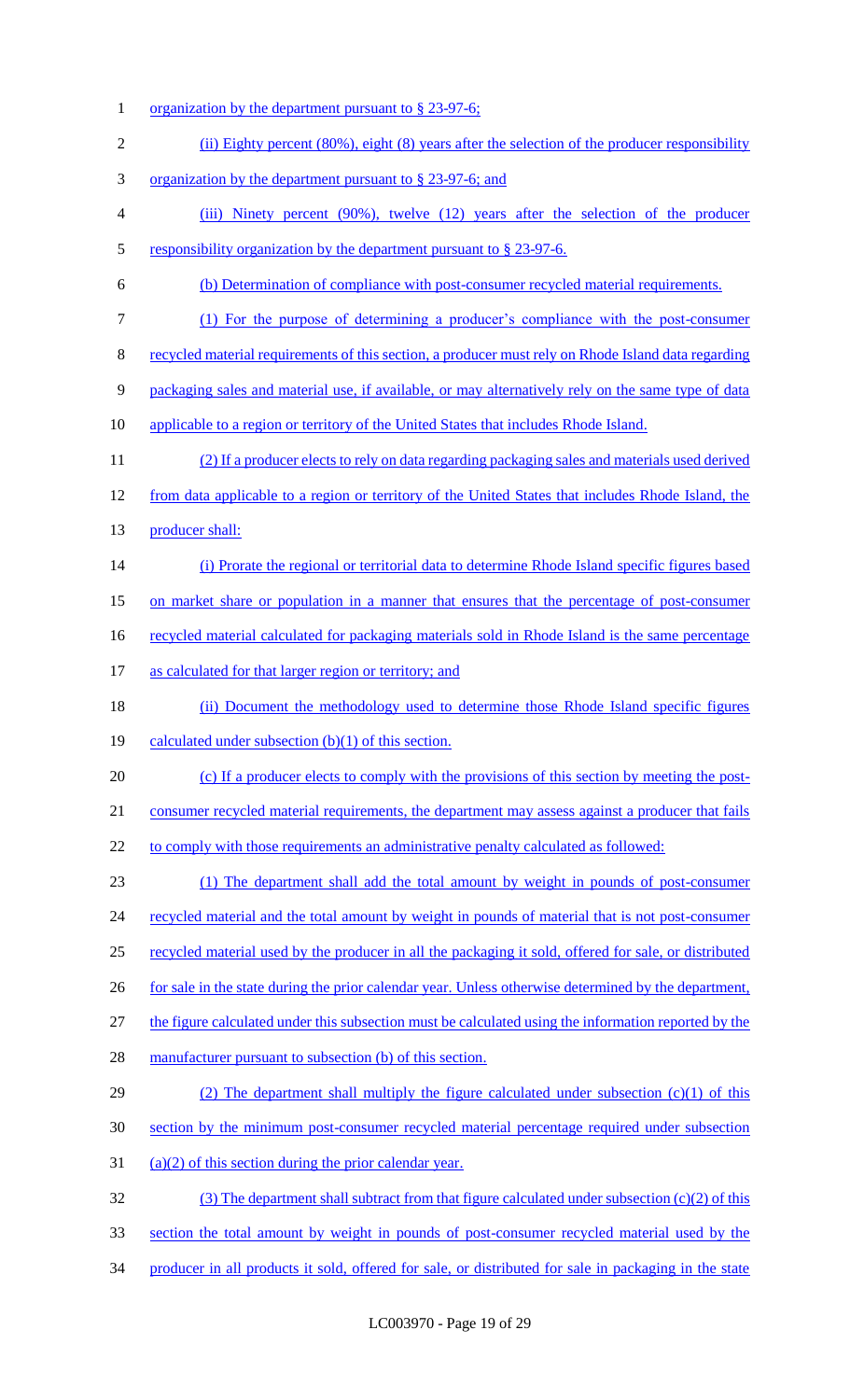- 1 during the prior calendar years.
- 2 (4) The department shall multiply that figure calculated under subsection (c)(3) of this 3 section by twenty cents (\$0.20). If the figure calculated under this subsection is less than or equal 4 to zero, the department may not assess an administrative penalty.
- 5 **23-97-20. Toxic substances in packaging.**
- 6 (a) Pursuant to the rules and regulations as adopted by the department in accordance with 7 § 23-97-26 and chapter 35 of title 42, and beginning three (3) years after the effective date of these 8 regulations, and every three (3) years subsequent, the department shall designate at least ten (10), 9 but no more than twenty (20), toxic substances in packaging, unless it determines there are not ten 10 (10) chemicals that meet the definition of toxic substances as defined pursuant to § 23-97-2. If the 11 department determines there are not ten (10) toxic substances that meet the definition of § 23-97-12 2, it must publish a detailed statement of findings and conclusions supporting that determination. 13 (b) Within one hundred eighty (180) days of designating a toxic substance, the department 14 shall adopt rules and regulations to prohibit the newly designated toxic substance in packaging,
- 15 with an effective date no later than two (2) years after the rules and regulations are adopted.
- 16 (c) Beginning three (3) years after the effective date, any person may petition the 17 department to add a chemical or chemical class to the list of toxic substances in packaging. Any 18 such petition shall include a showing by the petitioner of the information that supports designating 19 the chemical or chemical class as a toxic substance in packaging. Within ninety (90) days of 20 receiving a petition, the department shall either grant or deny the petition by publishing a written 21 explanation of the reasons for the decision. If the department grants the petition in whole or part, it 22 shall designate the chemical or chemical class as a toxic substance in packaging and adopt rules 23 and regulations within one hundred eighty (180) days to prohibit the newly designated chemicals 24 in packaging with an effective date no later than two (2) years after the rules and regulations are 25 adopted.
- 26 (d) A producer that violates any provision of this section is subject to penalties in 27 accordance with the department's rules and regulations. Any producer, distributor, retailer, or other 28 responsible party that violates this section shall be subject to a fine for each violation and for each 29 day that the violation continues in an amount of not more than two hundred thousand dollars 30 (\$200,000).
- 31 **23-97-21. Annual producer responsibility program report.**

32 (a) Beginning one year after the producer responsibility organization begins to collect fees 33 from producers, and on an annual basis thereafter, the department, with the assistance of the 34 producer responsibility organization, shall generate a producer responsibility program report.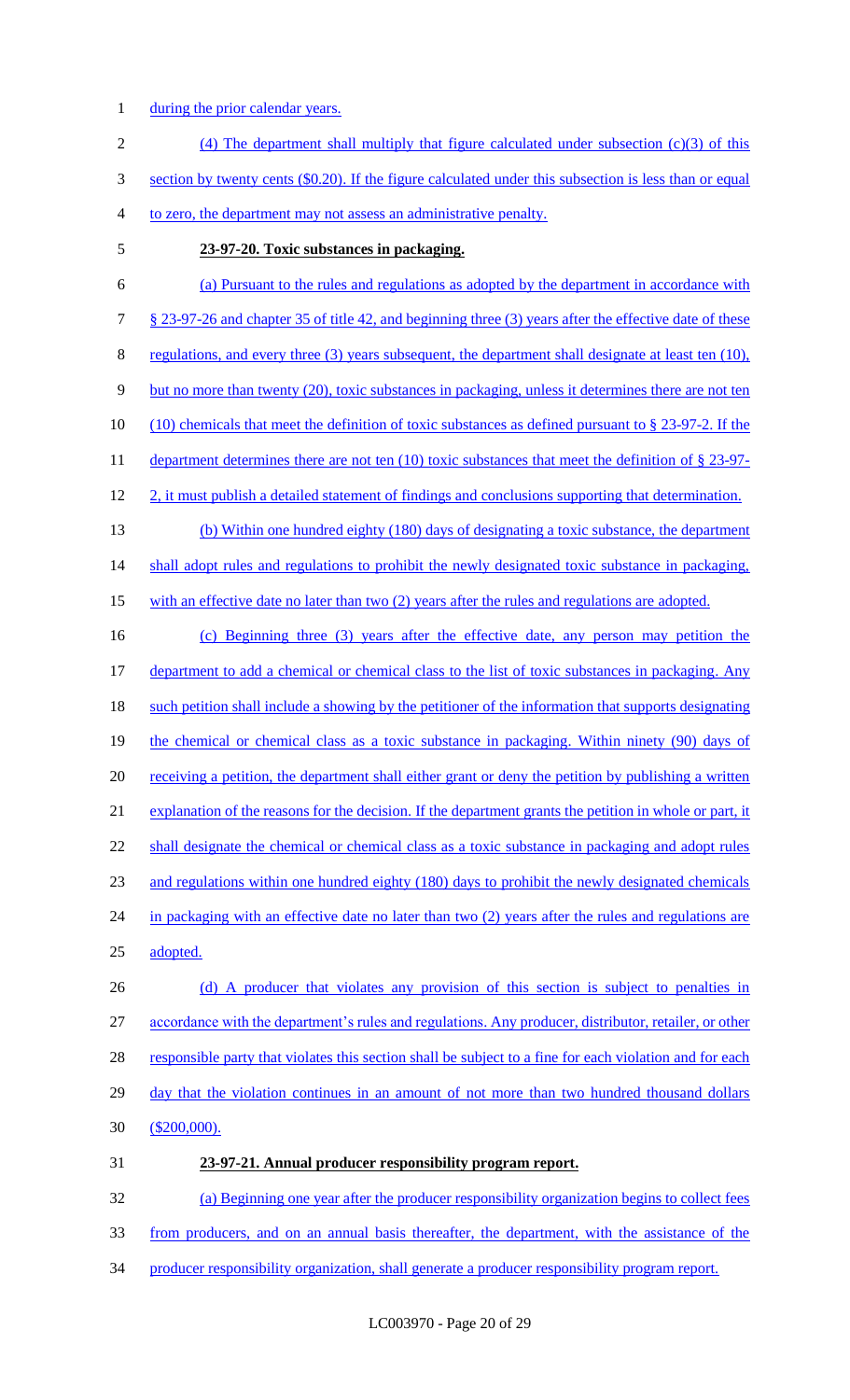1 (b) The report shall include, at a minimum, the following information: 2 (1) A list of all participating producers and the brands of products associated with those 3 producers; 4 (2) A baseline report of the number of units of packaging and type of packaging products, 5 both non-reusable and reusable, that were sold, offered for sale, or distributed into the state; 6 (3) A list of all materials that are readily-recyclable in the state, as defined in § 23-97-2; 7 (4) Results of an audit of inbound and outbound recyclable material processed and sold 8 within the state; 9 (5) A waste characterization study that specifies the quantity in tons of packaging material 10 in the waste stream according to types of uses; 11 (6) A statewide litter survey that identifies the quantity of packaging material in litter 12 according to types of packaging material and the brands which produce the material; 13 (7) A list of the amount of packaging material and packaging material type sold or offered 14 for sale within the state that year; 15 (8) A description of all funding issued in accordance with § 23-97-14; 16 (9) A description of all funding issued pursuant to § 23-97-15; and 17 (10) The compliance of producers with the toxic substances ban pursuant to § 23-97-20. 18 **23-97-22. Producer compliance information.**  19 (a) Based on information provided to the department under § 23-97-5 and any other 20 information considered by the department, the department shall make available on its publicly 21 accessible website a regularly updated list of UPCs of products for which the department has 22 determined the producer has complied with all applicable requirements of this chapter and a list of 23 producers and, where applicable, specific products and the UPCs of those products for which the 24 department has determined the producer has not complied with all applicable requirements of this 25 chapter. 26 (b) The producer responsibility organization shall provide to the department a list of 27 producers that are participating in the program and a list of the UPCs of products for which the 28 producer has complied with the program's requirements and, if known to the producer responsibility 29 organization, a list of producers that are not participating in the program and are not compliant with 30 the program's requirements. The producer responsibility organization shall provide to the 31 department regularly updated producer compliance information as described in subsection (a) of 32 this section. 33 **23-97-23. Enforcement by the department.**  34 (a) The department shall administer and enforce this chapter. The department may request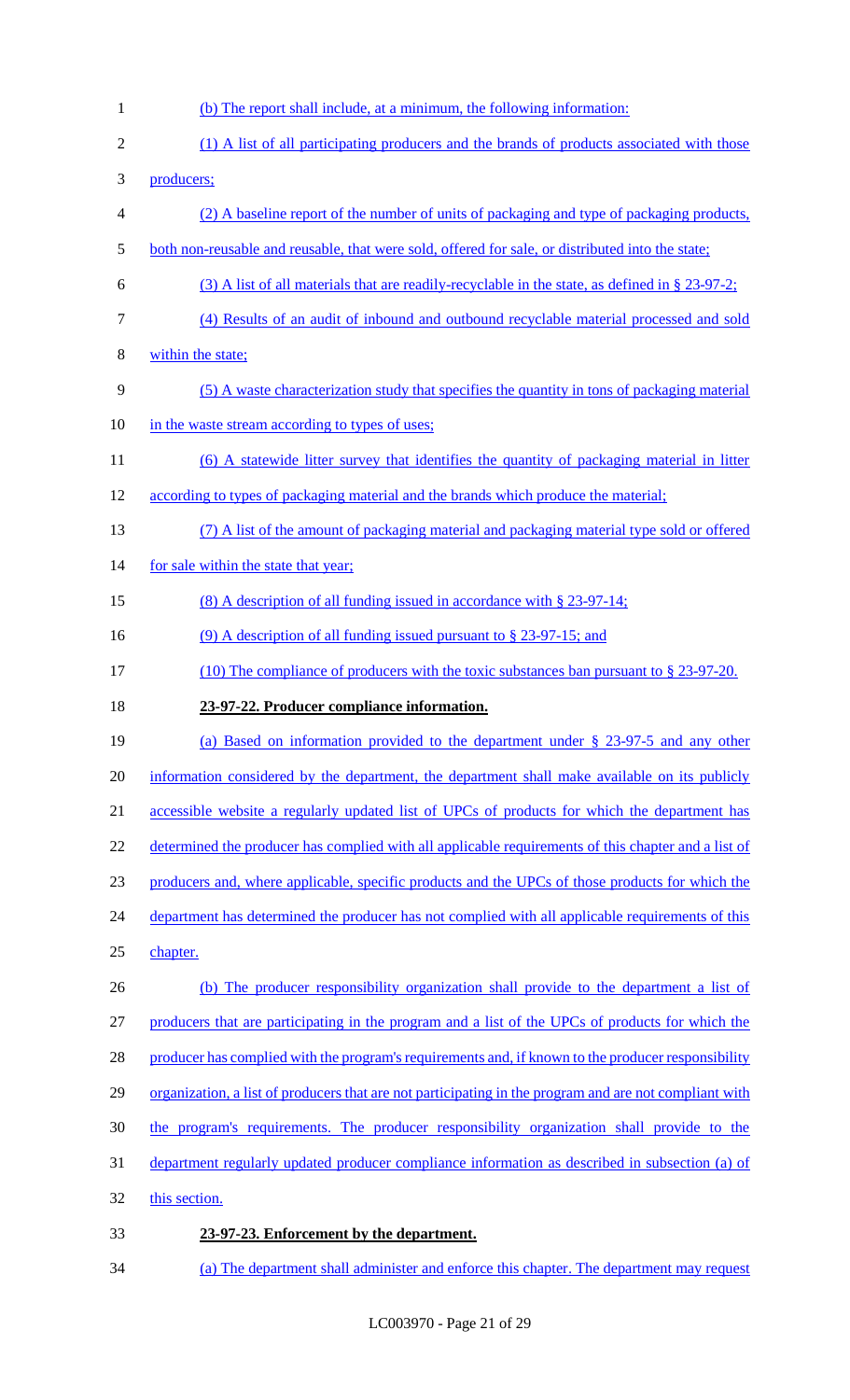| 1              | a certificate of compliance from a producer. A certificate of compliance attests that a producer's        |
|----------------|-----------------------------------------------------------------------------------------------------------|
| $\overline{2}$ | product(s) meets the requirements of this chapter and must be signed by an authorized official of         |
| 3              | the producer. The department shall post any certificate of compliance on its publicly available           |
| 4              | website for public access.                                                                                |
| 5              | (b) The department shall have the authority to investigate the producer responsibility                    |
| 6              | organization for compliance with all provisions of this chapter and may bring an enforcement action       |
| 7              | against the producer responsibility organization for failure to comply with this chapter.                 |
| 8              | (c) The department may bring a civil action in superior court for Providence County to                    |
| 9              | enjoin the sale, distribution, or importation into the state of a packaging material in violation of this |
| 10             | chapter.                                                                                                  |
| 11             | (d) The penalties provided for in this chapter may be recovered in a civil action brought in              |
| 12             | the name of the people of the state by the attorney general. Any funds collected under this section       |
| 13             | in an action in which the attorney general has prevailed shall be deposited into the packaging            |
| 14             | responsibility fund.                                                                                      |
| 15             | 23-97-24. Enforcement by action in superior court.                                                        |
| 16             | (a) The provisions of this chapter may be enforced by means of an action in the superior                  |
| 17             | court for Providence County seeking injunctive relief, a declaratory judgment, a writ of mandamus,        |
| 18             | or any combination thereof. No such action may be commenced without the plaintiff providing               |
| 19             | written notice of the violations of this chapter to defendants at least sixty (60) days prior to filing a |
| 20             | legal action in superior court.                                                                           |
| 21             | (b) All persons shall have standing to commence such enforcement actions.                                 |
| 22             | (c) Reasonable attorneys' fees shall be recoverable by all substantially prevailing plaintiffs            |
| 23             | who seek relief under this section.                                                                       |
| 24             | 23-97-25. Labeling.                                                                                       |
| 25             | (a) Producers must indicate on all packaging material sold, offered for sale, or distributed              |
| 26             | for sale in or into the state either:                                                                     |
| 27             | (1) The percentage of post-consumer recycled material as defined in $\S 23-97-2$ ;                        |
| 28             | (2) Whether the packaging material is readily-recyclable as defined in § 23-97-2 and how                  |
| 29             | to recycle such unit; or                                                                                  |
| 30             | (3) Whether the unit is compostable as defined in § 23-97-2.                                              |
| 31             | (b) These labels shall be in a form deemed appropriate by the department pursuant to the                  |
| 32             | rules and regulations adopted under § 23-97-26.                                                           |
| 33             | (c) All packaging material sold in the state must conform with the uniform labeling system                |
| 34             | within two (2) years of the effective date. Packaging that does not meet the requirements of this         |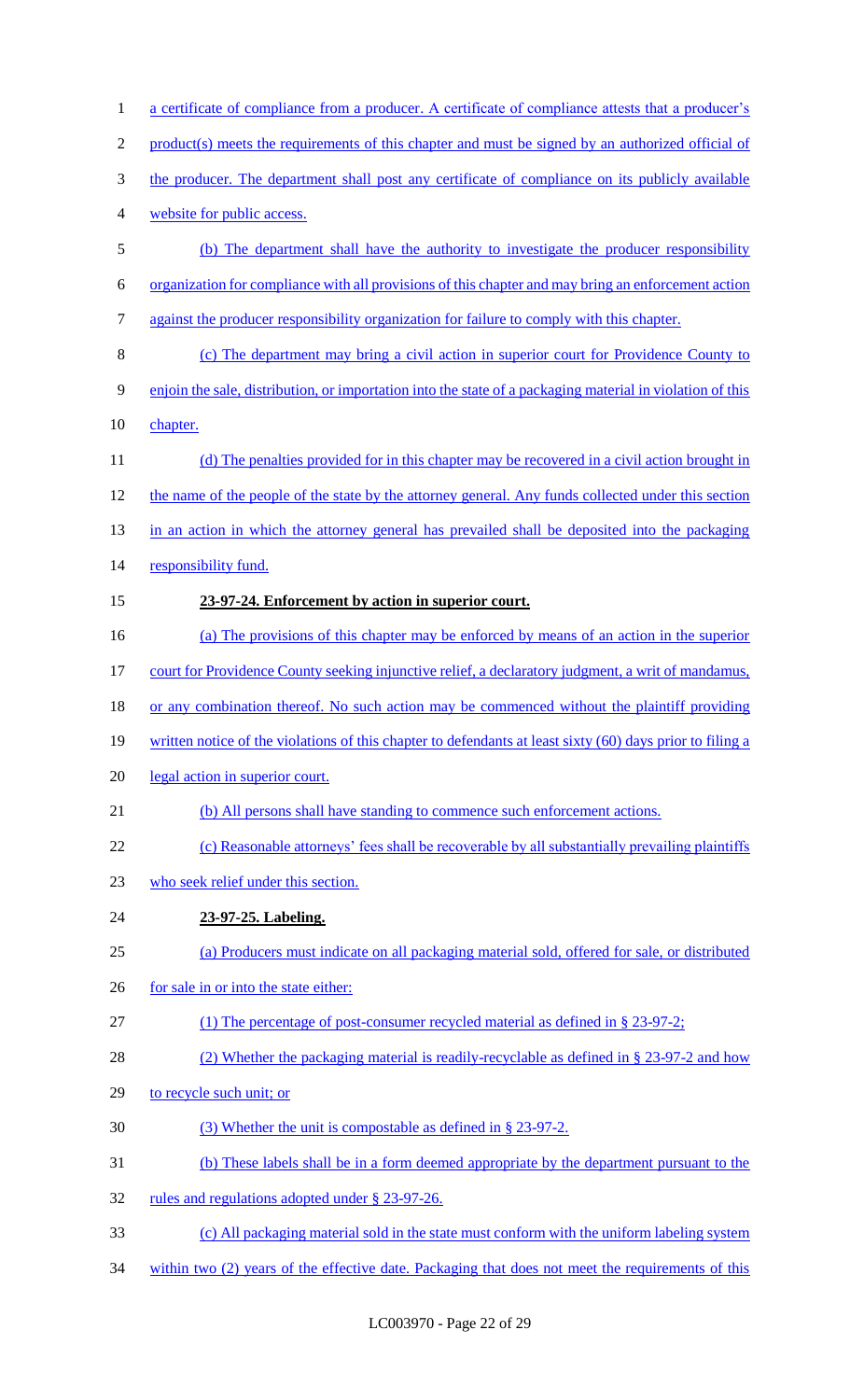1 section may not be sold, offered for sale, or distributed for sale into the state. 2 **23-97-26. Rulemaking.**  3 (a) The department shall promulgate rules and regulations pursuant to chapter 35 of title 4 42 ("administrative procedures") as necessary to implement, administer, and enforce this chapter. 5 All rules and regulations promulgated pursuant to this section shall be enacted no later than one 6 year after the effective date of this chapter. 7 (b) As part of the promulgation of rules and regulations the department shall solicit input 8 from interested parties in the development of any draft rules and regulations to implement this 9 chapter, solicit public comment on the draft rules and regulations for a period of at least thirty (30) 10 days, pursuant to § 42-35-2.8, and hold a public hearing on the draft rules and regulations. 11 (c) The rules and regulations adopted by the department pursuant to this section must 12 include, at a minimum: 13 (1) A process for contracting with the producer responsibility organization pursuant to the 14 requirements of § 23-97-6; 15 (2) A process for annually determining a schedule of producer fees in accordance with the 16 requirements of § 23-97-10, which must include, but is not limited to, provisions regarding the 17 timing of producer fees and the timing of and information required to be provided in the annual 18 producer report; 19 (i) The fee schedule adopted under this section must provide for a flat fee option to be 20 assessed on a tiered basis such that a low-volume producer is required to pay no more than five 21 hundred dollars (\$500) per ton of packaging, and no more than seven thousand five hundred dollars 22 (\$7,500) in total annual fees to the producer stewardship organization under this chapter; 23 (ii) For producers other than low-volume producers, the fee schedule adopted under this 24 section must be based on the most recent needs assessment, and shall include, at a minimum, the 25 net cost of curbside collection, commercial collection, or transfer station operation, on-site 26 processing cost for each readily-recyclable packaging types, management cost of non-readily-27 recyclable packaging, transportation cost for each type of packaging material, and any other cost 28 factors determined by the department; 29 (iii) For producers other than low-volume producers, the fee schedule adopted under this 30 section must delineate criteria to be used to adjust producer fees in a manner that complies with § 31 23-97-6; 32 (3) A provision requiring that a producer provide as part of the annual producer reporting 33 under § 23-97-8, all information necessary for the determination of the producer's fee obligation 34 and the determination of the producer's compliance with respect to this chapter;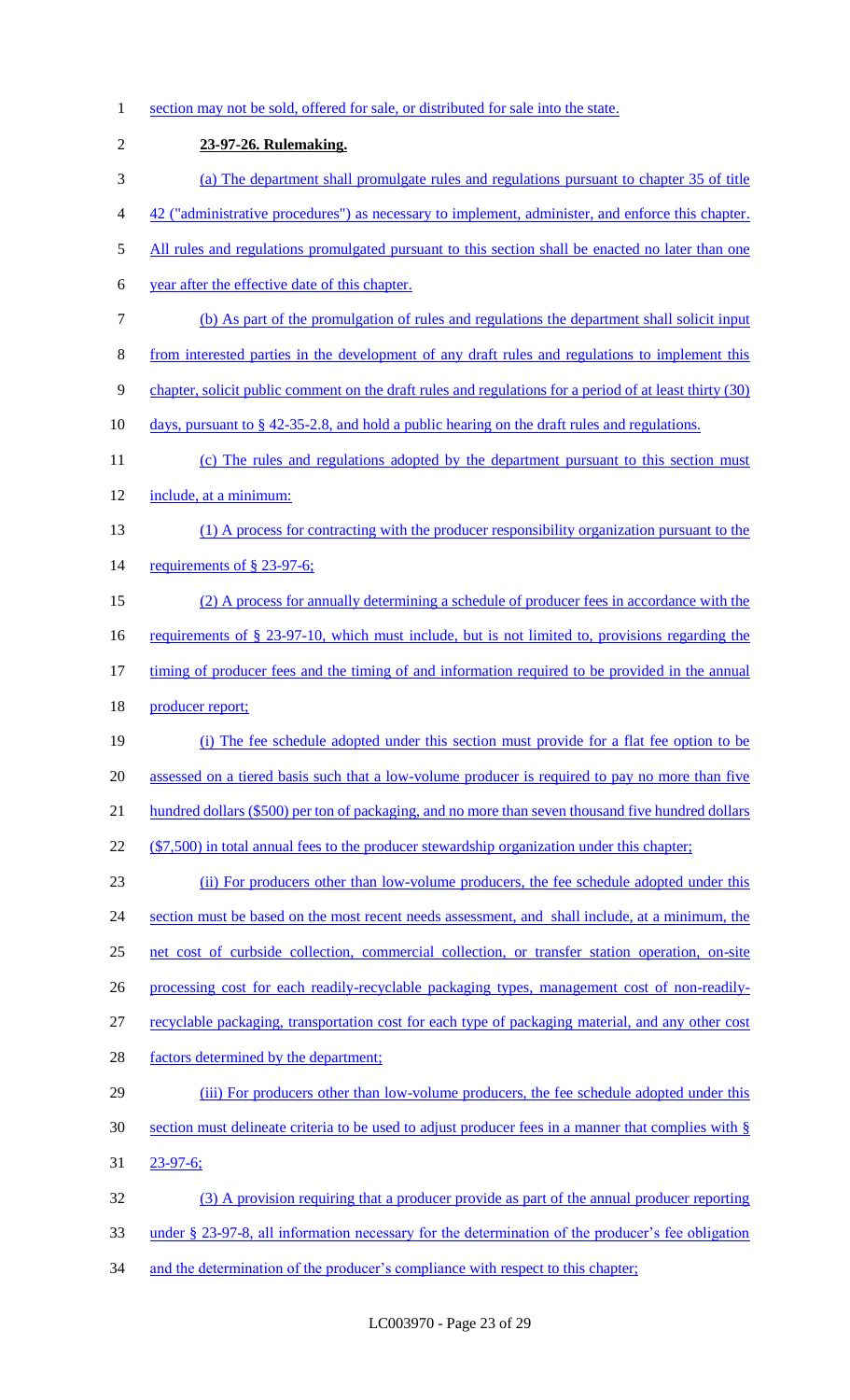(i) For producers other than low-volume producers, the rule or regulation must require the 2 producer to provide a description of the methods it used to determine the amount reported for each type of packaging material associated with its products, a description of the characteristics of each type of packaging material that are relevant to the eco-modulating factors in § 23-97-10, and a list of the producer's brands and the UPCs of the products associated with each type of packaging material; (ii) For low-volume producers, the rule or regulation must require the reporting of only the information necessary for a calculation of the flat fee described in subsection (a) of this section and a determination of the producer's compliance with the requirements of this section; 10 (iii) The rule or regulation must authorize a producer that is unable to fully satisfy the 11 reporting requirements due to a failure to obtain sufficient information regarding the characteristics 12 of the packaging of the producer's products that are sold, offered for sale, or distributed for sale in 13 or into the state to alternatively report to the producer responsibility organization an estimate of the 14 total amount of that packaging based on unit quantities as long as such alternative reporting includes 15 a description of methods used by the producer to calculate the estimate; 16 (4) A process for determining on an annual basis those types of packaging materials that 17 are readily-recyclable, as defined in § 23-97-2, which must involve consultation with the producer responsibility organization and recycling establishments and must include a transitional period 19 between the time that the type of packaging material is determined to be recyclable or to not be recyclable and the time that such determination will be in effect for the purposes of calculating 21 producer fees; (5) Requirements for the assessment of program performance, including: (i) The non-reusable packaging reduction requirements of § 23-97-17; 24 (ii) The reuse and refill system requirements of § 23-97-18; (iii) The recycling or post-consumer recycled material requirements of § 23-97-19; 26 (iv) The toxic substances in packaging requirements of § 23-97-20; (v) The labeling requirements of § 23-97-25; (vi) Setting program goals used to inform the producer fee schedule determined pursuant to § 23-97-10; and (vii) Material-specific recycling rates for each type of packaging material for which a fee has been set pursuant to § 23-97-10. The material specific recycling rate goals shall reflect the following recycling standards: (A) Sorted glass is considered recycled if it does not require further processing before entering a glass furnace or before use in the production of filtration media, abrasive materials, glass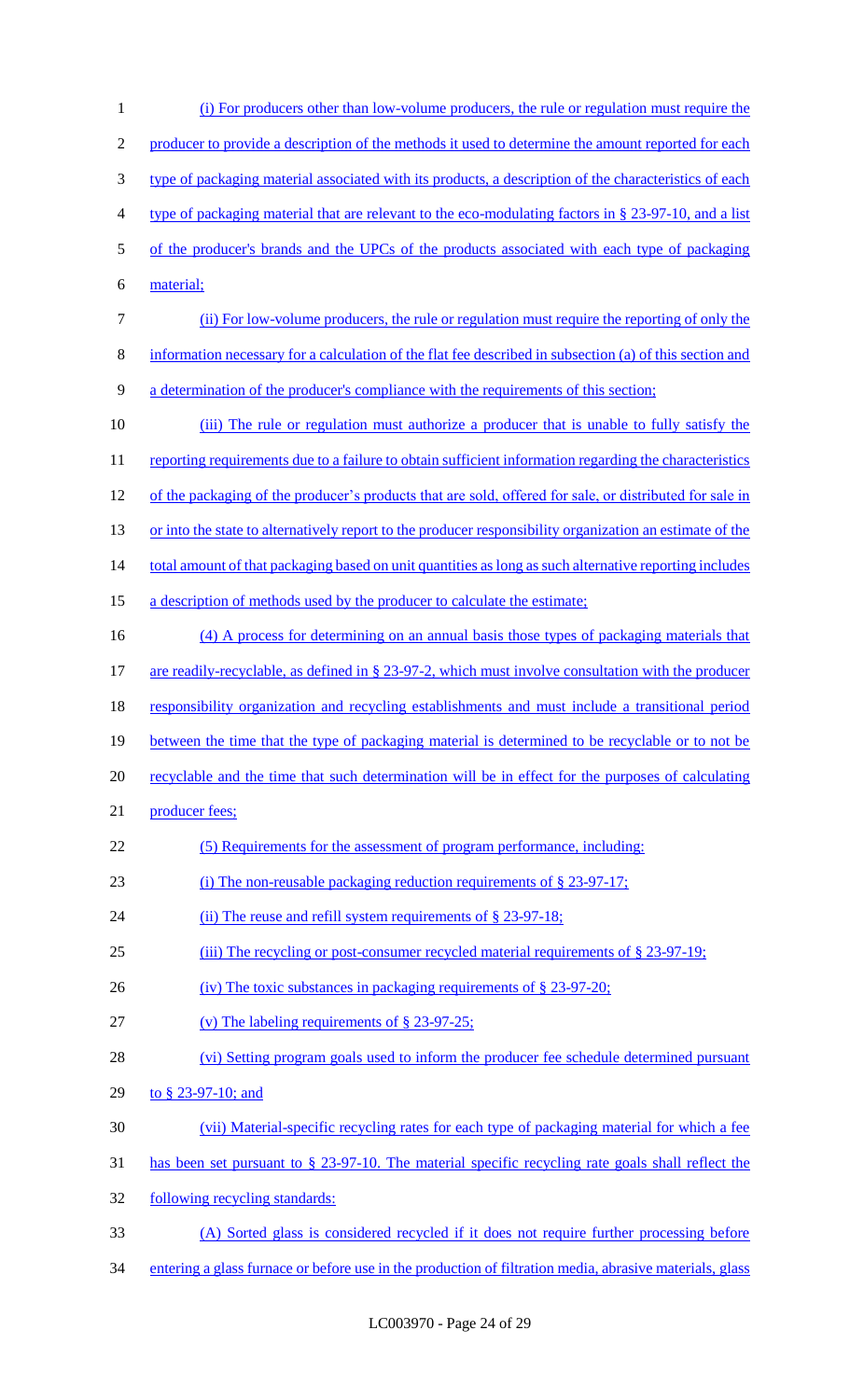- fiber insulation or construction;
- (B) Sorted metal is considered recycled if it does not require further processing before
- entering a melter or furnace;
- (C) Sorted paper is considered recycled if it does not require further processing before entering a pulping operation;
- (D) Plastic separated by polymer is considered recycled if it does not require further
- processing before entering a pelletization, extrusion, or molding operation, or in the case of plastic
- flakes, does not require further processing before use in a final product;
- (6) Requirements for the producer responsibility organization to conduct representative
- audits of recyclable material process and sold by facilities that process recyclable material
- 11 generated in the state, of municipal solid waste disposed of in the state, and waste littered in the
- 12 state, which must include, at minimum:
- (i) Provisions regarding the sampling techniques to be used in those audits, which must
- 14 include random sampling; and
- 15 (ii) For audits of recyclable materials, provisions regarding:
- 16 (A) How those audits must be designed to collect information regarding the extent to which recycled material processed and sold by those facilities reflects the ton of each type of packaging 18 material collected in the state for recycling and the tonnage of each type of packaging material recycled in the state, as well as the ultimate designation of and intended use for that recycled
- material;
- (B) How those audits must be designed so that information collected through the audit of one facility will not be used to infer information about a different facility that uses different processing equipment, different sorting processes, or different staffing levels to conduct processing;
- (C) For audits of municipal solid waste, provisions regarding how the audits will be 26 designed to collect information regarding the types and amount, by weight, of packaging in the waste stream and the percentage by weight of the waste stream that is composed of packaging; and (D) For audits of waste littered in the state, provisions regarding how the audits will be 29 designed to collect information regarding the packaging material type by amount, weight, in
- sampled litter, identification of the producer(s) of the packaging in sampled litter, if identifiable,
- and an evaluation based on those audits regarding the areas of the state in which litter accumulation
- is greatest;
- (7) A schedule by which the producer responsibility organization must annually report to 34 the department pursuant to § 23-97-8;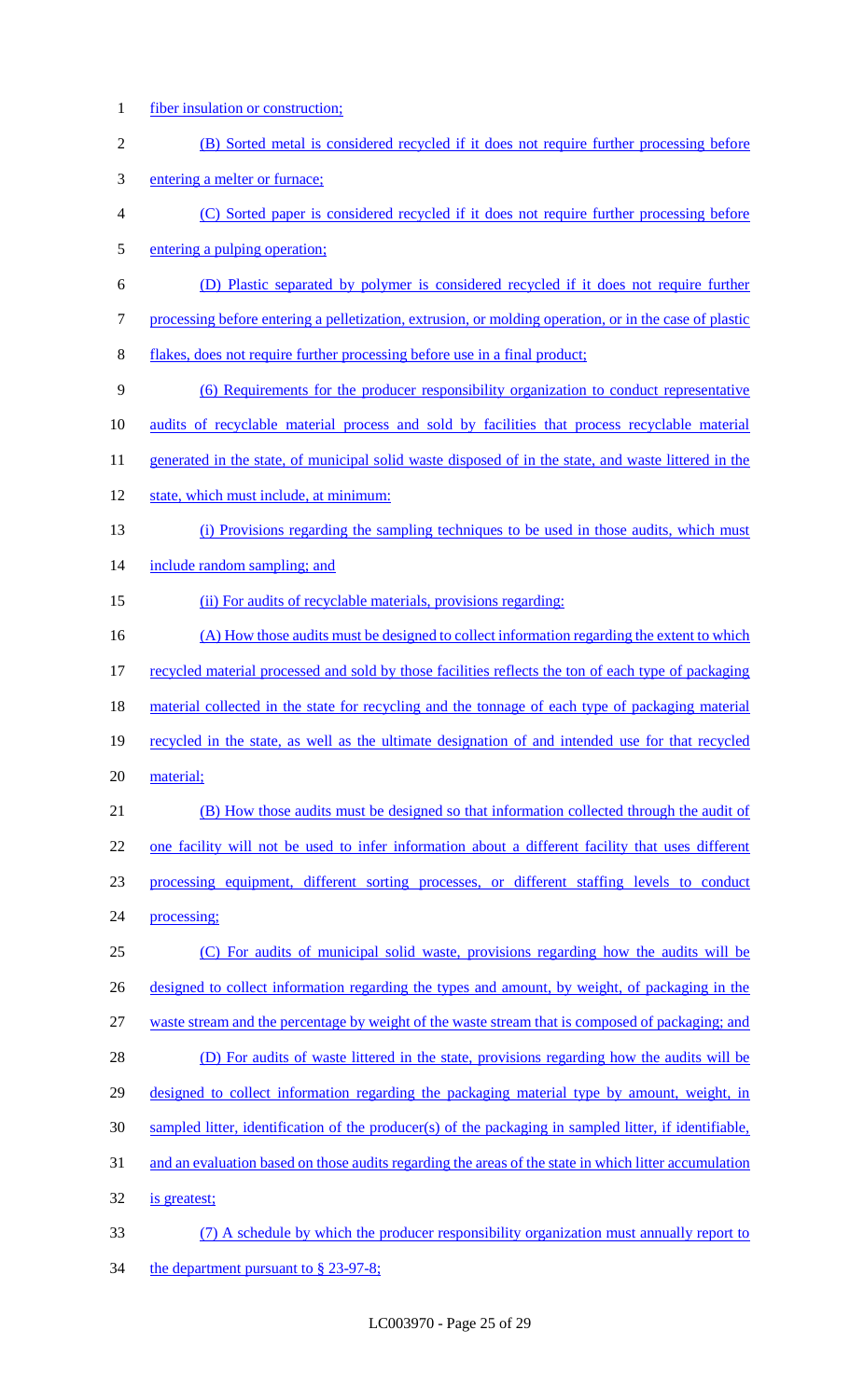| $\mathbf{1}$   | (8) A process by which the producer responsibility organization shall develop and submit             |
|----------------|------------------------------------------------------------------------------------------------------|
| $\overline{2}$ | to the department for review and a process by which the department shall review and approve or       |
| 3              | deny:                                                                                                |
| $\overline{4}$ | (i) A proposed investment in recycling infrastructure and education pursuant to $\S$ 23-97-          |
| 5              | 14; and                                                                                              |
| 6              | (ii) A proposed investment in reusable or refillable infrastructure and education pursuant           |
| $\overline{7}$ | to $\S$ 23-97-15. The process must set forth the manner in which the producer responsibility         |
| $8\,$          | organization is required to solicit and incorporate input in the development of proposed investments |
| 9              | from producers, recycling establishments and municipalities;                                         |
| 10             | (9) A process for soliciting information necessary for, and a process for rendering a                |
| 11             | determination regarding:                                                                             |
| 12             | (i) A producer's compliance with the non-reusable packaging reduction requirements of $\S$           |
| 13             | $23 - 97 - 17$ ;                                                                                     |
| 14             | (ii) A producer's compliance with the reuse and refill system requirements of $\S$ 23-97-18;         |
| 15             | (iii) A producer's compliance with the recycling or post-consumer recycled material                  |
| 16             | requirements of $\S$ 23-97-19;                                                                       |
| 17             | (iv) A producer's compliance with the toxic substances in packaging requirements of $\S$ 23-         |
|                |                                                                                                      |
| 18             | 97-20; and                                                                                           |
| 19             | (v) A producer's compliance with the labeling requirements of $\S$ 23-97-25;                         |
| 20             | (10) A process for determining how the producer responsibility organization will distribute          |
| 21             | funds to municipalities, or where appropriate, political subdivisions, and Native American tribes,   |
| 22             | pursuant to $\S$ 23-97-16;                                                                           |
| 23             | (11) A process for determining changes to the percentages of authorized expenditures                 |
| 24             | under the packaging responsibility fund, pursuant to $\S 23-97-12$ ;                                 |
| 25             | (12) A process for establishing penalties for all violations of the requirements of this             |
| 26             | chapter. This includes, but is not limited to, penalties for violating:                              |
| 27             | (i) A producer's compliance with the requirements of $\S$ 23-97-5;                                   |
| 28             | (ii) The producer responsibility organization's compliance with $\S$ 23-97-7, 23-97-8 and            |
| 29             | $23 - 97 - 12$ ;                                                                                     |
| 30             | (iii) A producer's compliance with the non-reusable packaging reduction requirements of              |
| 31             | $§$ 23-97-17;                                                                                        |
| 32             | (iv) A producer's compliance with the reuse and refill system requirements of $\S$ 23-97-18;         |
| 33             | (v) A producer's compliance with the recycling or post-consumer recycled material                    |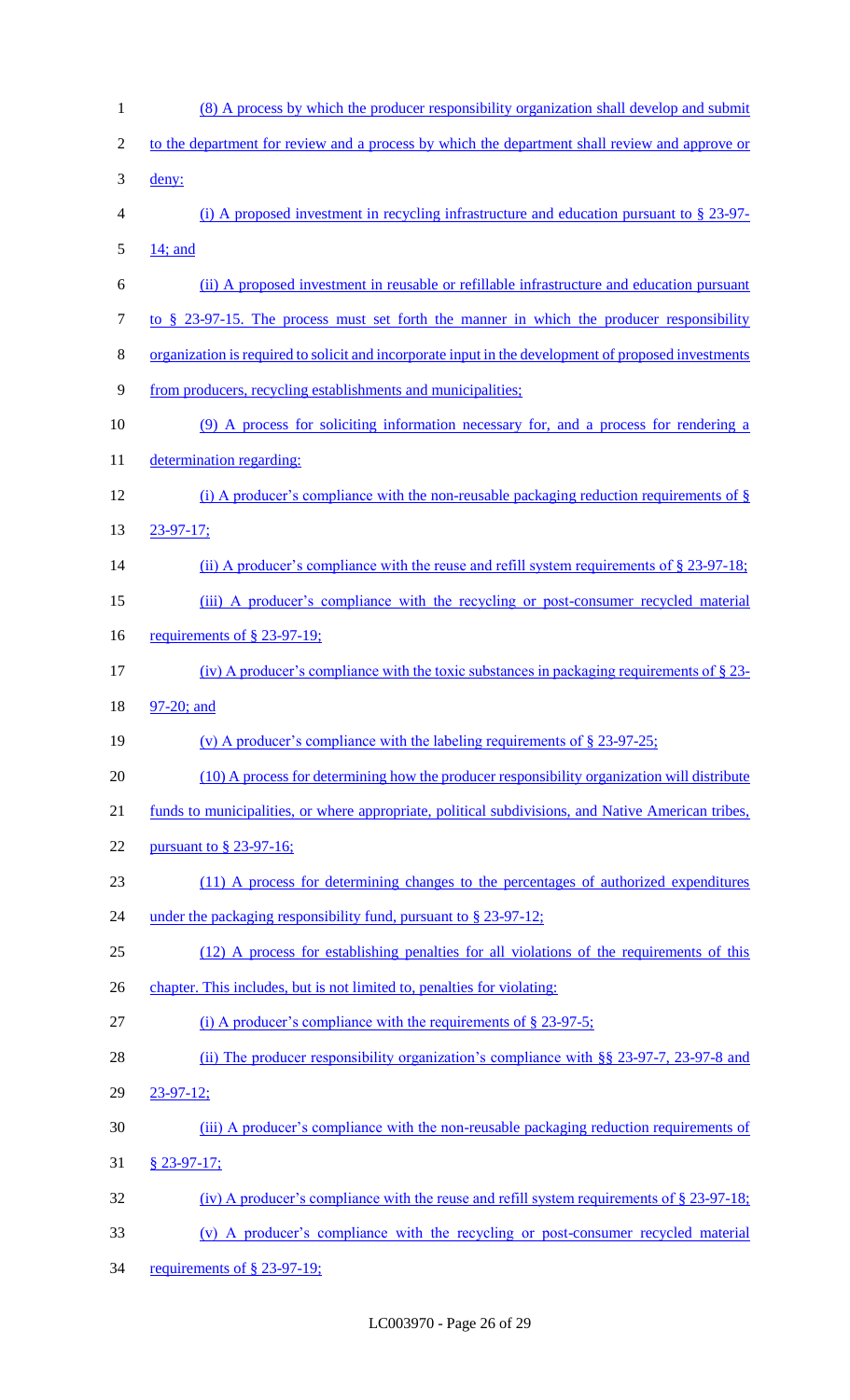(vi) A producer's compliance with the toxic substances in packaging requirements of § 23- 97-20; and 3 (vii) A producer's compliance with the labeling requirements of § 23-97-25; (13) A process for determining new toxic substances in packaging pursuant to § 23-97-20; (14) A process for determining the appropriate format packaging labels as required by § 23-97-25; (15) A process for how the producer responsibility organization shall manage the packaging responsibility fund pursuant to § 23-97-12; (16) A process for determining whether information is proprietary information and 10 therefore must be handled as confidential information pursuant to § 23-97-28; 11 (17) A process for determining the minimum number of reuse or refill cycles required for each type of packaging material to be considered reusable or refillable, as defined by § 23-97-2, 13 <u>pursuant to § 23-97-18; and</u> 14 (18) A process by which a producer can assert a claim of confidential business information, pursuant to § 23-97-28, which must include, at a minimum, the following criteria for determining 16 whether information rises to the level of confidential business information: (i) The extent to which the information is known by employees or others involved within 18 the facility or business of the person, and whether or not those individuals are bound by non-19 disclosure agreements; (ii) The extent to which the information is known outside of the facility or business of the person, and whether or not individuals with such knowledge are bound by non-disclosure agreements; (iii) The measures taken to restrict access to and safeguard the information, and whether or 24 not the person plans to continue utilizing such measures; (iv) The estimated value of the information to the individual and that individual's competitors; (v) The estimated amount of effort and/or money expended by the individual in developing 28 the information; (vi) The estimated ease or difficulty with which the information can be properly acquired or duplicated by others, an explanation of why the information is not readily discoverable through other means, such as, market research, other regulatory reporting and publicly accessible reports to shareholders; and (vii) A description of the nature and extent of harm that could be caused if the information were made public, including an explanation of the causal relationship between disclosure and the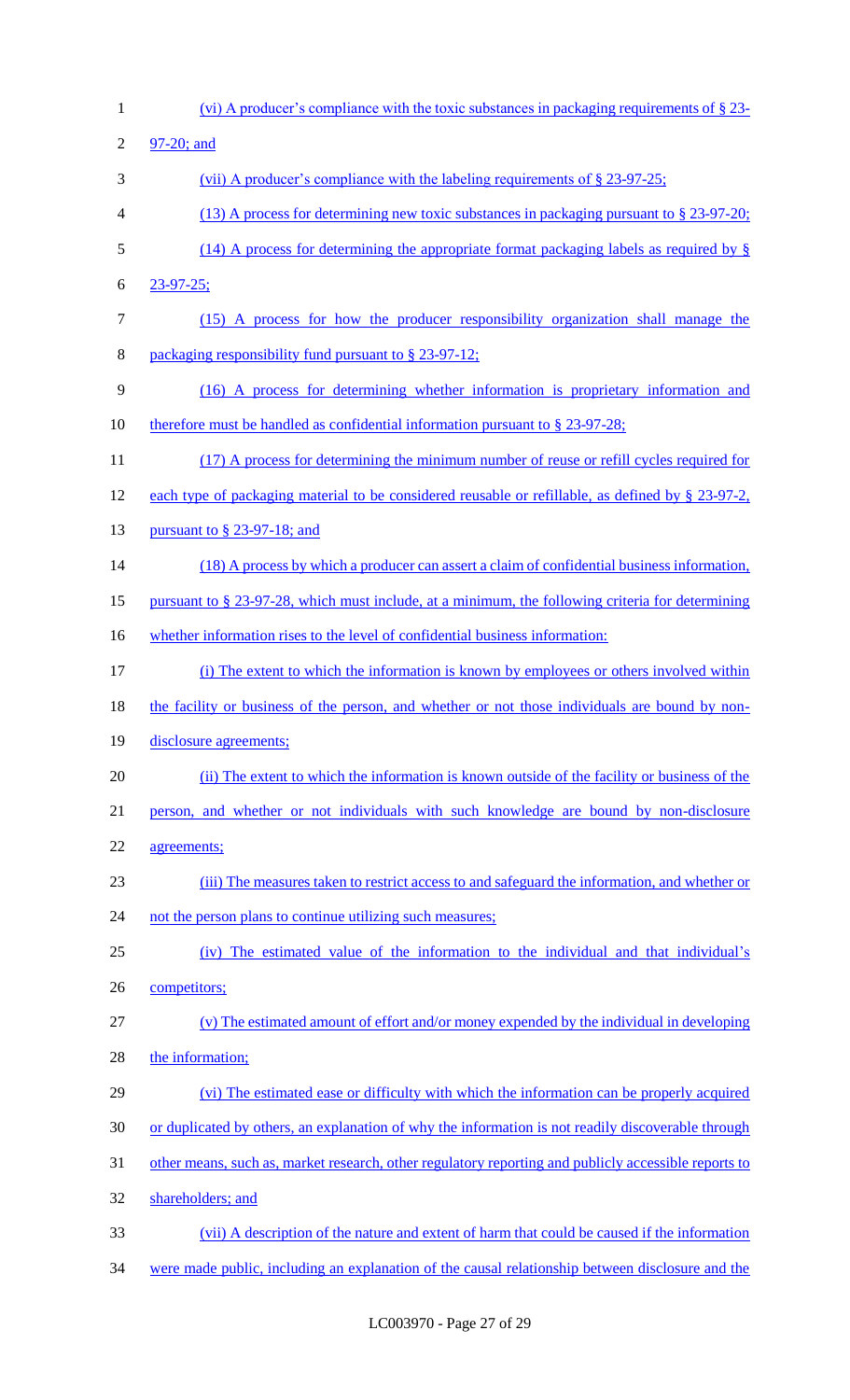### 1 harmful effects claimed.

# 2 **23-97-27. Penalties.**  3 (a) The penalties adopted by the department to implement, administer, and enforce this 4 chapter may be recovered by the department in a civil action brought in the name of the people of 5 the state by the attorney general, or through the enforcement provisions of § 23-97-24. 6 (b) Any funds collected under this chapter shall be deposited into the packaging 7 responsibility fund, except that a portion of the funds collected by either the office of the attorney 8 general or through the civil enforcement provisions can be used to offset the cost of the enforcement 9 action. The department shall include a process for determining the apportionment of any funds so 10 collected, within the departments' rules and regulations 11 **23-97-28. Confidential business information.**  12 Confidential business information submitted to the department pursuant to the 13 requirements of this chapter, or the rules and regulations adopted pursuant to § 23-97-26 and 14 chapter 35 of title 42, that is identified by the submitter as proprietary information that is 15 confidential and substantiated by the submitter in accordance with the rules and regulations adopted 16 pursuant to § 23-97-26 and chapter 35 of title 42, must be handled by the department and the 17 producer responsibility organization in the same manner as confidential information is handled. 18 SECTION 2. This act shall take effect upon passage.

#### ======== LC003970 ========